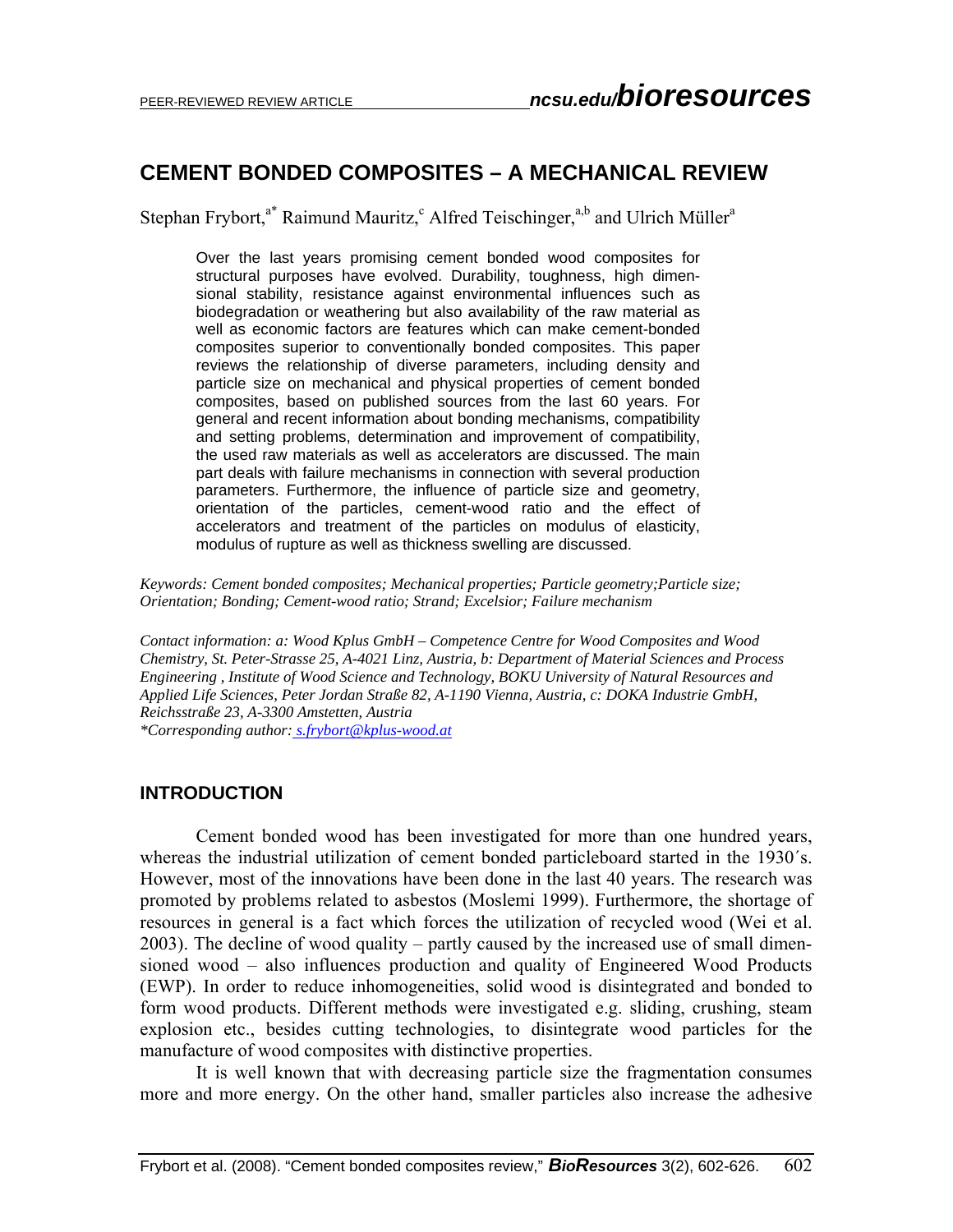consumption because of the enlargement of the surface (Teischinger 2006). Petroleumbased synthetic binders, such as phenolic and urea-formaldehyde, became costly items in the processing of wood panel products. An alternative is the use of mineral binder (Lee 1984). Different mineral binders, including Portland cement, magnesia and gypsum, are used to fabricate boards with different properties (Simatupang and Geimer 1990). However, the most expedient binder, concerning strength, durability and acoustic insulation properties, is Portland cement.

In the beginning cement bonded composites (CBCs), particularly low-density boards, were mainly used for insulating purposes. In 1973, a Swiss company called Durisol was among the first manufacturers that produced a building panel consisting of small wood particles bonded in a cement matrix (Wolfe and Gjinolli 1996b).

Many composites have evolved in the last decades, e.g. cement-bonded wood wool boards (CBWW), cement-bonded particleboards (CBPB), and fibre-reinforced cement boards. These CBCs are used for thermal as well as acoustic insulation purposes and consist of particles of different sizes (strands, flakes, chips, fibres). In this article the term particle is used for all kind of particles (varying sizes and shapes from fibres to strands). In recent years some products for structural use have been developed, e.g. cement bonded Oriented Strand Board (OSB) (Ntalos and Papadopoulos 2006; Papadopoulos et al. 2006), cement strand slab (Miyatake et al. 2000), or cement bonded composite beams (Bejó et al. 2005; Datye and Gore 1998). In comparison to wood and conventional wood products the CBCs are highly fire-, termite- and water-resistant. On the other hand, for some applications CBCs are competitive with reinforced concrete because of their relatively low density (Bejó et al. 2005).

Especially in warm and humid climates, where high resistance against termites and fungal decay is demanded for constructive materials (Eusebio 2003; Wolfe and Gjinolli 1996b), CBCs show a high potential as a building material. Further benefits of CBCs are easy machining with conventional wood-working tools and simple fabrication (Wolfe and Gjinolli 1996b), which make these materials interesting for less developed countries. However, the production and use of CBCs in these countries is small because of a lack of information and the limited economic sales potential (Ramirez-Coretti et al. 1998). Nowadays these countries show a big interest in these composite materials, whereas industrial countries mainly use CBCs, especially CBWWs, for insulation purposes. The increasing interest of less developed countries in CBCs can be explained by low costs and the availability of the raw materials. The raw material for the production of CBCs ranges from agricultural products or residues (Garcia-Jaldon et al. 1998; Hermawan et al. 2002b; Hermawan et al. 2001b; Irle and Simpson 1992; Khedari et al. 2001; Kim et al. 2005; Lawther et al. 1996; Rowell 2007; Sasaki et al. 2003; Savastano et al. 2003; Soroushian et al. 2004; Thygesen et al. 2005; Toledo Filho et al. 2000; Warden et al. 2000; Widyorini et al. 2005) to forest biomass, wood wastes, construction wastes (Wolfe and Gjinolli 1996a; Wolfe and Gjinolli 1999; Zhou and Kamdem 2002), and beetle-affected wood.

Wood-cement boards, fibre-cement boards, gypsum fibreboards, and gypsum particleboards are now manufactured in various parts of the world. The opportunity for this industry to expand is substantial, because the raw material is available locally in many nations and, worldwide, the need for durable building products is strong. It is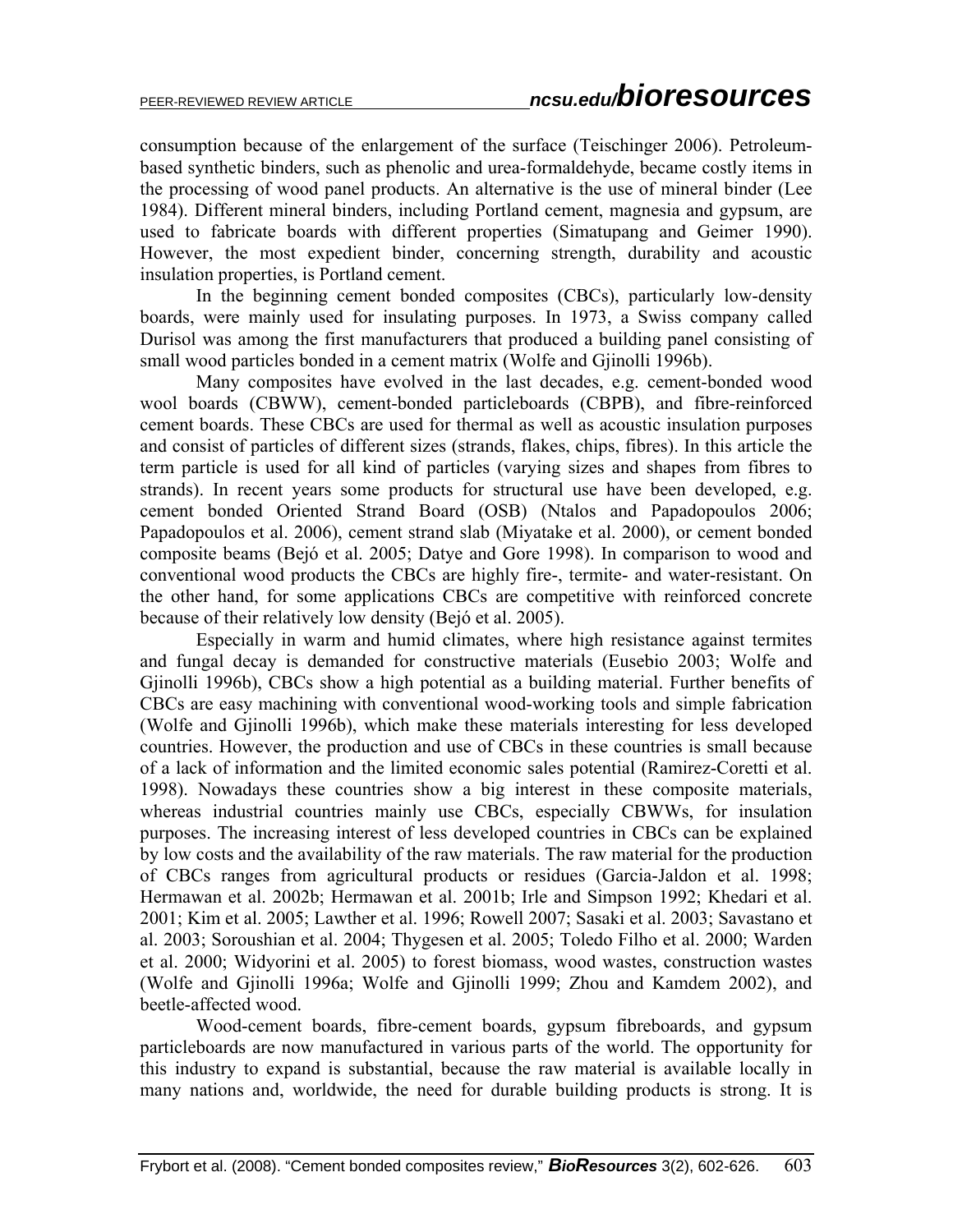important to note that much of the capacity in these industries (over 50%) has been added over the last three years (Moslemi 1999).

The raw material itself as well as the processing method influences the particle size and geometry which affect the mechanical properties of CBCs. This review aims at describing parameters that influence the mechanical and physical properties of CBCs. The manifold specifications about cement-wood ratios or water-cement ratios, which are usually declared by weight, different accelerators, etc., are not discussed in detail. Only trends will be given so as to estimate the influence of these additional parameters.

# **RAW MATERIAL PROPERTIES INFLUENCING THE WOOD CONCRETE INTERFACE**

#### **Bonding Mechanisms**

Similar to synthetic resin adhesion also inorganic adhesion is thought to result from physical bonding mechanisms as well as mechanical interlocking. However, bonding mechanisms are not readily investigated; therefore several also contradictory theories are discussed in the following paragraphs.

Several investigations of the failure mechanism of CBCs indicate high interfacial bond strength between wood and cement. The study of the ultrastructure of CBCs leads to the conclusion that mechanical interlocking plays a major role in the bonding mechanism (Ahn and Moslemi 1980). By means of SEM the authors showed that mechanical interlocking is caused by spiky cement crystals. Growth of these crystals starts as soon as water is added to the cement. Beside that, the authors assumed that there are also some kinds of chemical forces involved. By contrast Bejó et al. (2005) took chemical bonding between cement matrix and wood into consideration.

Due to the chemical morphology of cement and cellulose, hydrogen bonding and/or hydroxyl bridges may play a major role in the bonding of these composites. By means of SEM, fibre to fibre contacts were observed by Coutts and Kightly (1984), who reported that the matrix is firmly bonded to the cellulose fibres. The formation of hydrogen bridges was proven by testing wet and dry composite samples. Dry composites showed high strength properties, which can be explained by a high number of hydrogen bonds or hydroxyl bridges. When stressed, mainly failure of the matrix material is observed. On the other hand hydrogen bonds of the wet samples are destroyed because of the insertion of water molecules between the bridging hydroxyl groups. Due to the pressure of the swollen cellulosic fibres, frictional forces are developed between fibres and the cement matrix. When the system is loaded these frictional forces can transmit stresses if the fibres are embedded in the matrix over a sufficient length (Coutts and Kightly 1984).

Analyzing cement bonded particleboards by means of x-ray diffractometry, diffusion of cement molecules, especially calcium, magnesium and silicon, into the cell wall of wood particles was observed (Parameswaran et al. 1977). Dewitz et al. (1984) examined mass transport during hydration of cement. The authors showed that mineral components penetrate deeply into the wooden structure. Fewer mineral components were found in early wood, whereas pitch streak, rays and lumen were found to be partially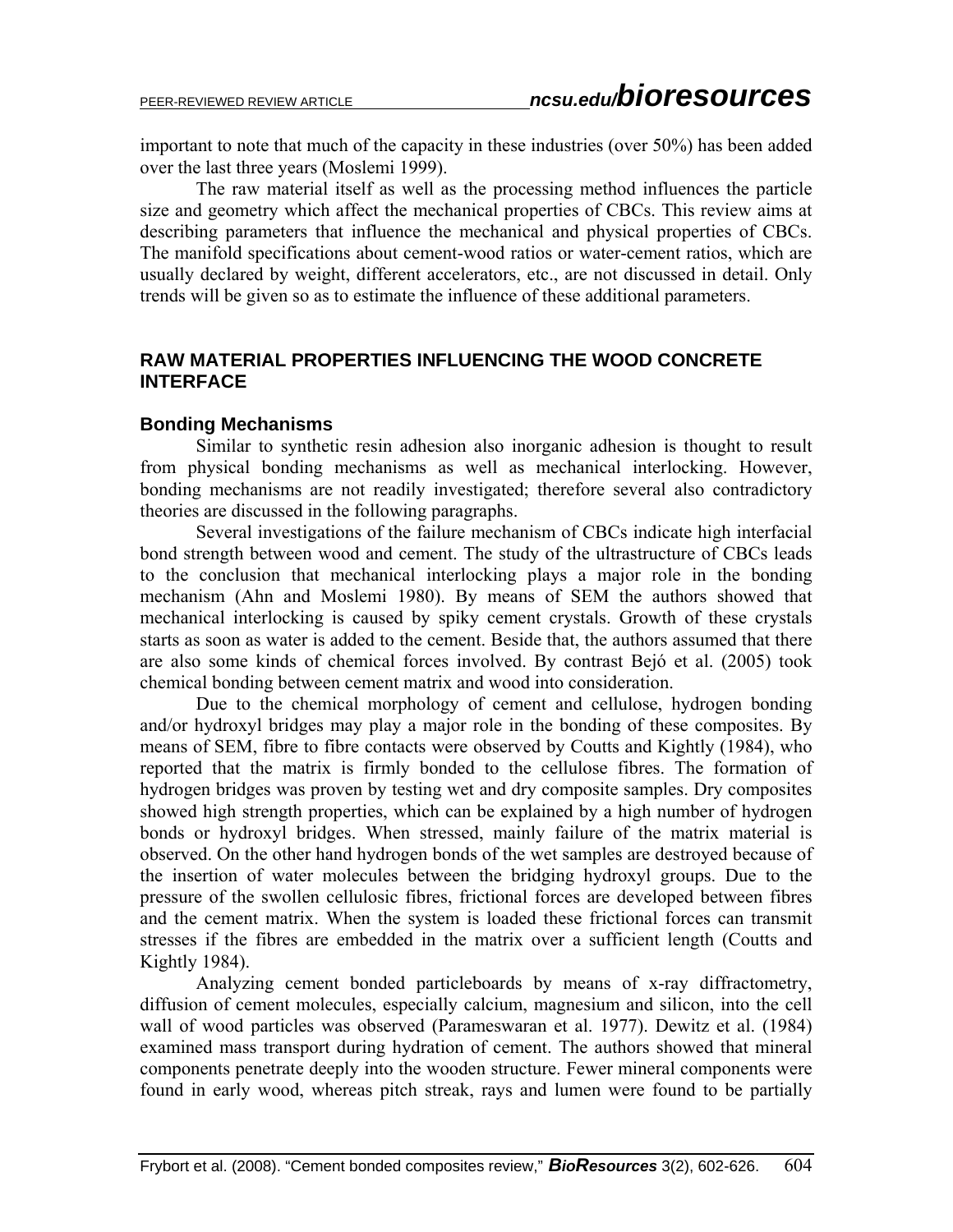filled in by cementous components. These results underline the possibility of strong adhesive forces between wood and cement.

### **Problems during Setting and Incompatibility of Wood and Cement**

During setting not-yet hydrated cement grains are surrounded by acicular hydrates. In the presence of sugar acids, sugars, and lignosulfonates, impermeable hydrates are formed around unhydrated cement grains, which inhibit or delay the setting of cement (Fischer et al. 1974; Sandermann and Kohler 1964; Sandermann et al. 1960; Sauvat et al. 1999). By means of SEM the formation of impermeable flaky calcium silicate hydrate (CSH) was shown (Milestone 1979). With increasing extractive content the proportion of unhydrated cement clinker also increases, which leads to strength reduction of the cement-wood composite (Wei et al. 2003). However, also the composition of cement shows a strong effect on the compatibility between wood and cement and on the resulting mechanical properties (Schubert et al. 1990a; Schwarz and Simatupang 1983).

Every substance and every process that interferes with crystal formation or crystal bonding affects the cohesive bond of cement (Ahn and Moslemi 1980). As already mentioned, wood contains several inhibitory substances, i.e. extractives.

The maximal hydration temperature of wood and cement is reduced by adding inhibitory substances, i.e. wood extractives, to cement water slurry. In comparison to pure cement water slurry, the presence of such substances also leads to a delayed maximal hydration temperature. Therefore, the maximal hydration temperature is used as an indicator for the compatibility of wood and cement.

These inhibitory substances, such as hemicelluloses, starches, sugars, phenols, and hydroxylated carboxylic acids, lead to hydration problems when cement is mixed with wood, in other words when these components are combined to form a composite (Weatherwax and Tarkow 1964). This problem is caused by the wooden components, which are attacked by the alkaline environment and diffuse into the cement paste. There they act as more or less effective retarders (Milestone 1979; Sauvat et al. 1999). The alkaline environment arises during cement hydration, where calcium hydroxide is produced; the result is an alkaline ( $pH = 12.5$ ) cement paste. Since hemicelluloses are noncrystalline and alkalinesoluble, they dissolve in the cement paste and affect cement crystallization (Miller and Moslemi 1991b).

Sandermann and Brendel (1956) already knew that aldehyde groups are somehow responsible for "poisoning" cement. However, they were not able to clearly determine whether the sugars themselves or their degradation products, caused by the alkaline reaction, are responsible for the disturbance of hydration. Dewitz et al. (1984) assumed that both the extractives and their products of degradation are able to hinder hydration.

The different effects of the several extractives on strength and on strength development of cement respectively, were examined by Sandermann and Brendel (1956). By producing different samples consisting of different admixtures as well as different amounts of these, they could show that not all sugars have the same impact on cement hydration. They observed that some sugars, such as fructose, cause no essential effects on the cement hydration even at high concentrations of about 0.50%, whereas, other sugars completely inhibit hydration at concentrations of about 0.25%. Contrarily, some sugars,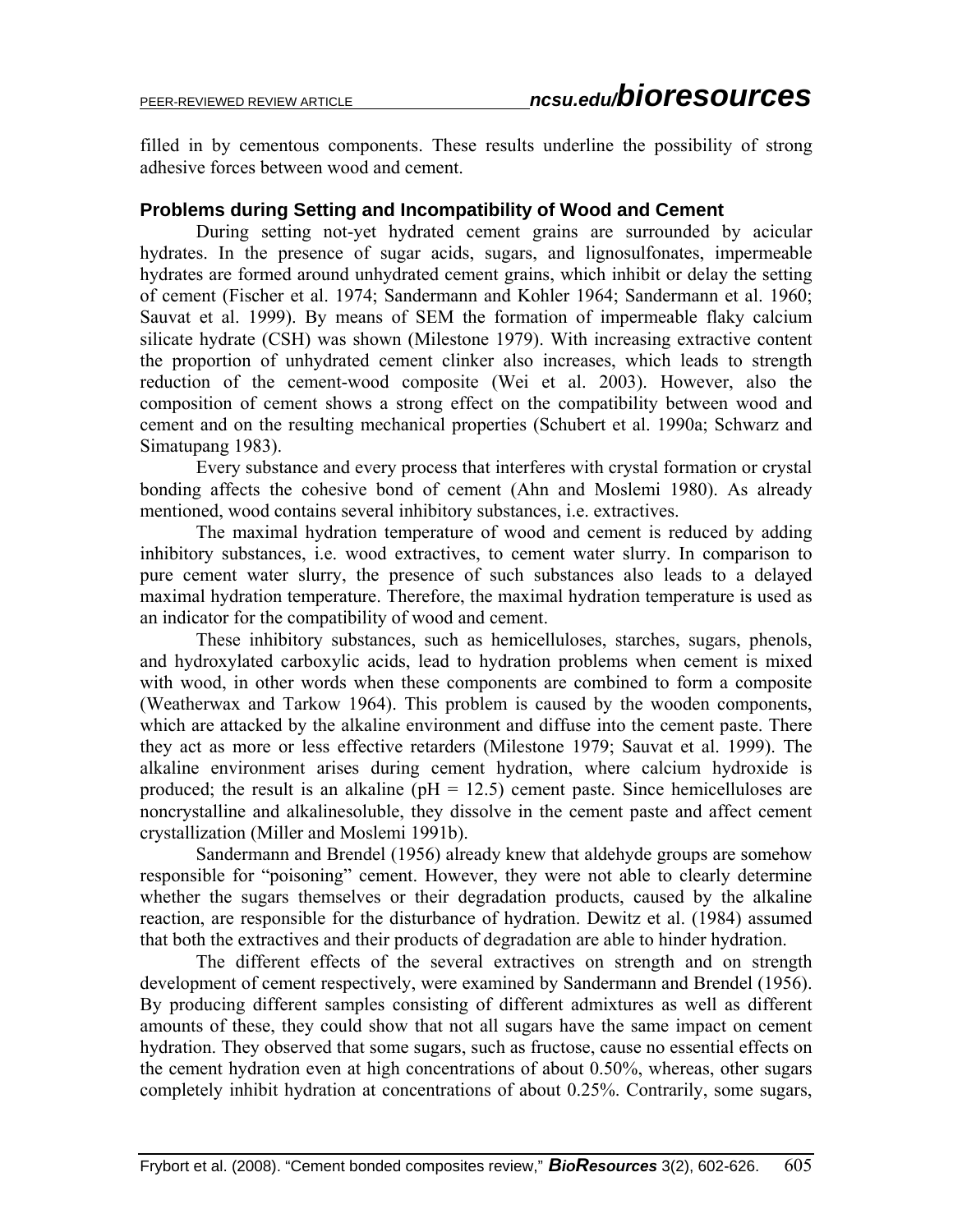such as raffinose at concentrations up to  $0.125\%$ , can even improve properties of cement. More detailed information about the retarding effects of different polysaccharides are given by Peschard et al. (2004; 2006) and Semple and Evans (2000).

Also the pre-treatment of wood, as in the case of wood drying or production of the raw material (Mohr et al. 2004), and the time of harvest (Chapman et al. 1963) have great influence on the hydration behaviour. The content of sugar and starch respectively, depends on the season of the year. Hence, wood that is harvested in spring, before growth has begun, may be more inhibitory than wood that was cut in fall (Chapman et al. 1963; Hinterstoisser et al. 1992). The method of drying also influences the inhibiting characteristics of wood. Wood that is dried in a high-temperature kiln exhibits a sugar content that is four times as high as wood which is dried by conventional drying methods or open air drying (Hinterstoisser et al. 1992).

In general, high temperature and high pressure, such as that which occurs during drying, in the defibrator or by the water vapour steam explosion technique (Wei et al. 2003), lead to harmful chemical reactions of the extractives. Cellulose, hemicellulose, and pectin are degraded to lower molecular water soluble polysaccharides (Avellar and Glasser 1998; Garcia-Jaldon et al. 1998). Especially the hemicelluloses are hydrolyzed, and their water solubility increases due to the heat and pressure treatment (Hsu et al. 1988; Kim et al. 2005; Lawther et al. 1996; Widyorini et al. 2005). As Kühne and Meier (1990) reported, hemicelluloses cause the main inhibiting effects. Because of the alkaline milieu, which is caused by cement, the hemicelluloses are degraded to substances that harm cement setting.

The presence of bark does not stringently hinder cement hydration but leads to an increase in thickness swelling (TS) (Semple and Evans 2004).

With lower moisture content of the wooden raw material, which means a rising water-cement ratio, a faster impregnation of the wooden components can be expected. That implies that the use of dry wood can withdraw essential water for cement hydration, which results in a lack of necessary components, thus being indispensable for the development of strength. Additionally, the acid and alkaline components, which penetrate into the wood, will damage the wooden structure, which results in extra loss of strength. Furthermore the degradation products, which are developed by the penetration of acid and alkaline components, will influence hydration of cement (Dewitz et al. 1984).

The work of Knill and Kennedy (2003) gives more detailed descriptions and also chemical information on the degradation of cellulose in alkaline conditions.

### **Wood Species**

Some species, such as spruce and fir, normally do not cause severe problems during cement hydration. But, as always, there are exceptions that prove the rule. As already mentioned, habitat, time of harvest, and others factors influence compatibility of wood and cement.

Negative implications for cement hydration can also be expected by the use of heartwood, independent of the time of harvesting. Particularly heartwood of *Pinus* or similar species should therefore be avoided (Weatherwax and Tarkow 1964). When Sandermann and Kohler (1964) examined different coniferous and deciduous species, they could observe a trend that showed better hydration by using coniferous sapwood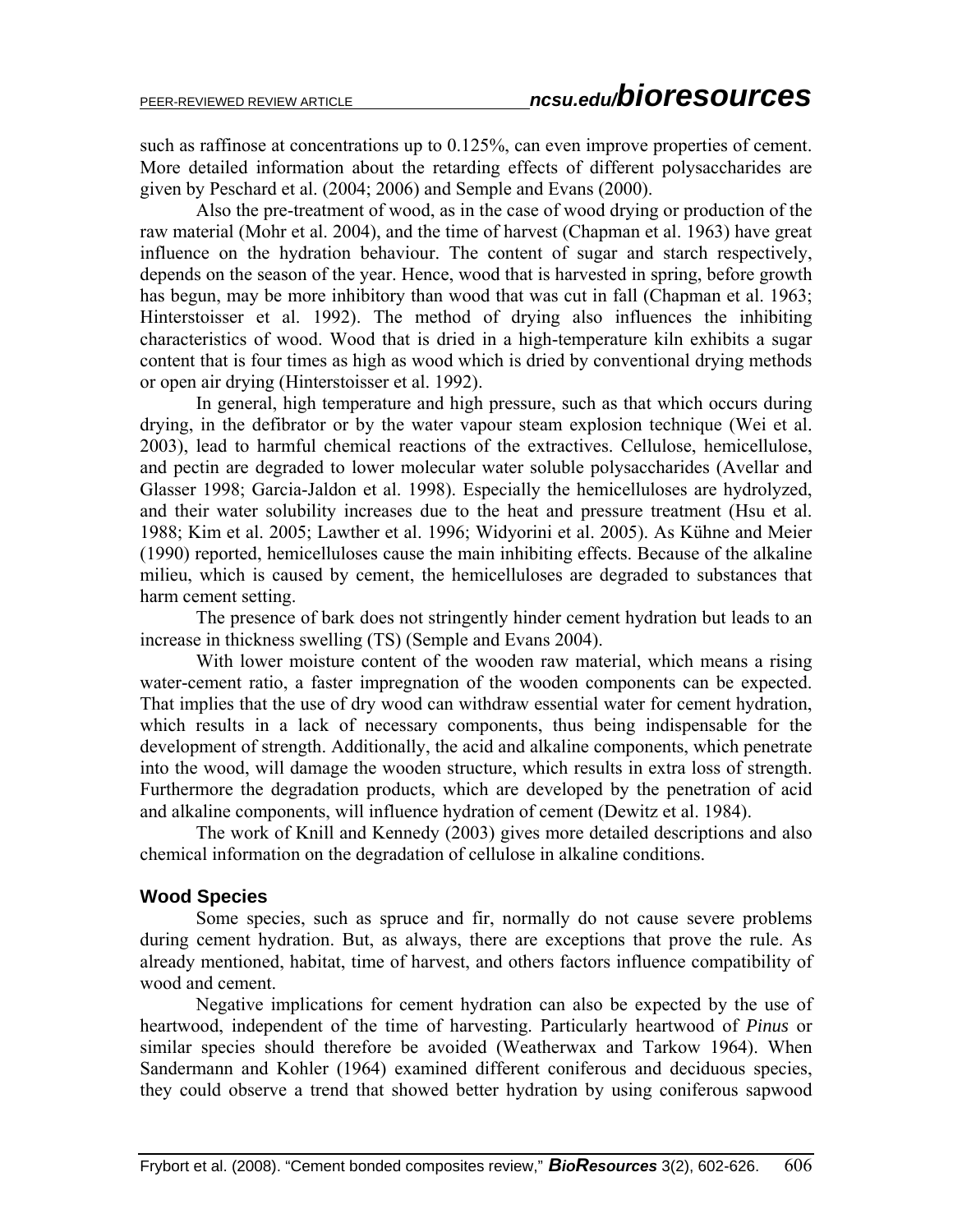compared to heartwood, while with deciduous species it seems to work the other way round.

It is assumed that species with a low content of water-soluble extractives are generally applicable for bonding with cement (Moslemi and Lim 1984; Schwarz and Simatupang 1984). In general softwoods are more compatible with cement than hardwoods, although there are exceptions such as western larch (Miller and Moslemi 1991a, b). However, every species is unique, and therefore has a different amount and a different composition of its extractives. A lot of research has already been done concerning tropical species (Alberto et al. 2000; Badejo 1988; Gnanaharan and Dhamodaran 1985; Semple et al. 1999) and eucalyptus (Eusebio et al. 2000b; Semple et al. 2000; Semple and Evans 2004). Additionally European wood species including oak, beech, and robinia were investigated (Eusebio et al. 2000a; Eusebio et al. 2000b; Hofstrand et al. 1984; Kavvouras 1987; Matsushita et al. 2003; Moslemi and Lim 1984; Papadopoulos 2007; Paribotoro 2000; Pereira et al. 2006a, b; Sandermann and Kohler 1964; Schubert et al. 1990b; Schwarz and Simatupang 1984; Semple et al. 2000; Semple and Evans 2004; Semple and Evans 2007; Yasuda et al. 2001). Even studies of chromate copper arsenate (CCA) treated wood are available (Huang and Cooper 2000; Zhou and Kamdem 2002). Beside different wood species, bamboo is considered to be an adequate material for the production of fibre-cement bonded composites. With respect to cement hardening and decay of fibre, bamboo performs better than pine wood (Shigekura et al. 1992).

# **IMPROVEMENT OF COMPATIBILITY AND CURING ACCELERATORS**

# **Determining Compatibility**

Different methods, such as measuring the hydration characteristics (Alberto et al. 2000; Brandstetr et al. 2001; Hachmi and Moslemi 1990; Hachmi et al. 1990; Karade et al. 2003; Sandermann and Kohler 1964; Sandermann et al. 1960; Sauvat et al. 1999; Schubert and Wienhaus 1984; Weatherwax and Tarkow 1964; Wei et al. 2000a; Wei et al. 2000b), measuring the mechanical properties of the cured wood cement mixtures (Lee and Hong 1986), the visual evaluation of the microstructural properties (Ahn and Moslemi 1980; Davies et al. 1981; Wei et al. 2004; Wei et al. 2003), and measuring the electrical conductivity during setting (Backe et al. 2001; Govin et al. 2005; Simatupang et al. 1991), exist so as to determine compatibility of wood and cement.

The peak of the hydration temperature, as well as the time duration until this temperature is reached, give information on the suitability of a specific species to be bonded with cement. This level of suitability is expressed by the "inhibitory index". All these methods are based on the height and the delay of the maximum hydration temperature. Good suitability is normally expected when a hydration temperature of more than  $60^{\circ}$ C is reached, whereas a hydration temperature of less than  $50^{\circ}$ C signifies a completely unsuitable species (Sandermann and Kohler 1964). For comparison when neat cement is used, a maximum hydration temperature of more than 80°C can be observed (Sandermann et al. 1960). The relationship of hydration temperature and mechanical strength was proven by Sandermann and Kohler (1964). However, Miller and Moslemi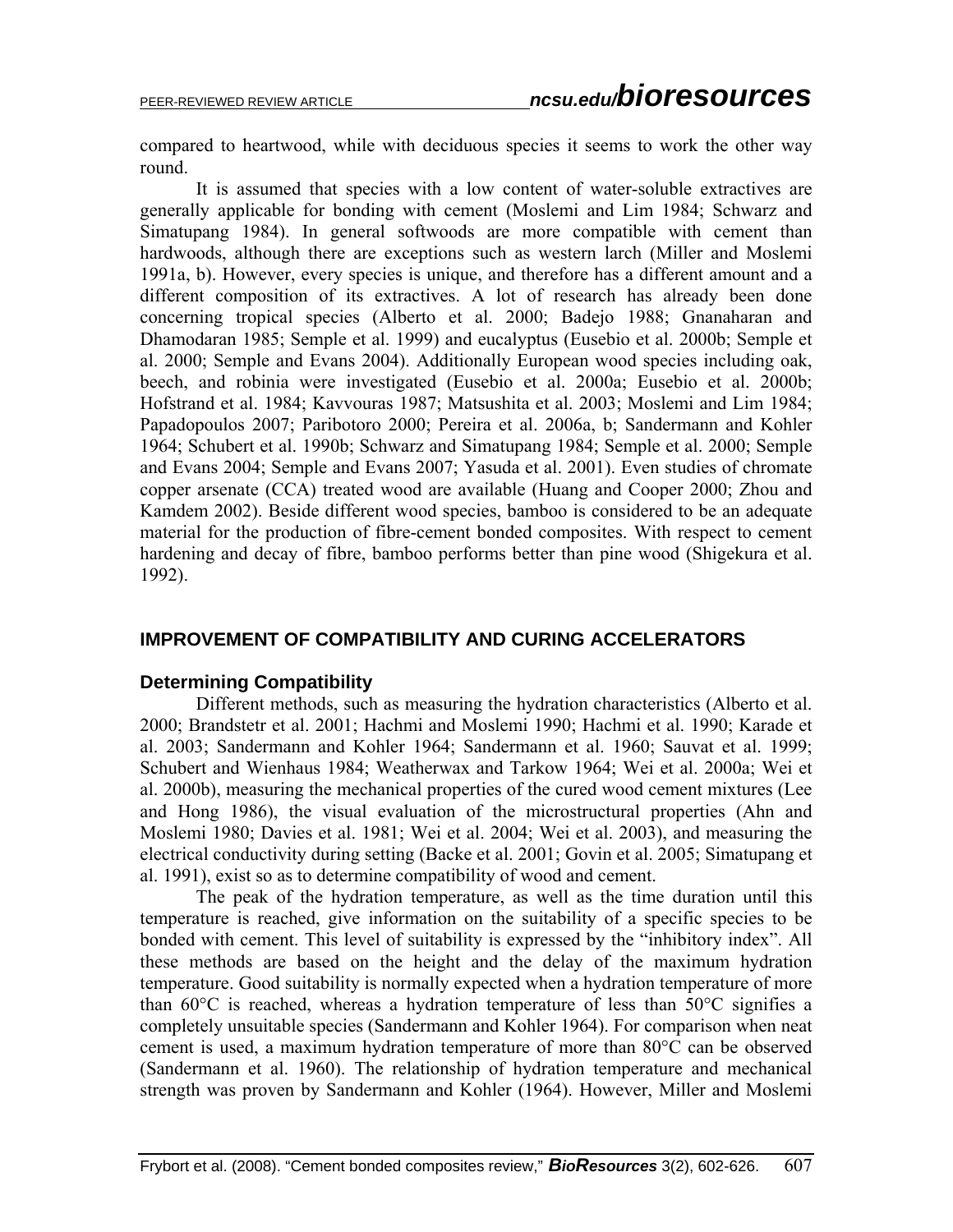(1991a) do not recommend using hydration characteristics as estimates for actual strength, except for very general valuation.

It appears that the compatibility tests that use relatively fine particles are suitable for comparing the compatibility of different wood species in the laboratory, but under real manufacturing conditions, where different particle sizes are used, this comparison may not be valid. Wood that is found to be incompatible using fine particles might be compatible with coarse particles. Analysis of fine particles, however, can provide valuable information on the maximum possible effect of wood-extractives, as finer particles expose more surface area to the cement paste, and thus more extractives can enter into the solution (Karade et al. 2003).

A more sophisticated method, because of the unpredictable influences of the wood particles and the long curing times, is to determine compatibility by measuring the mechanical properties of cured samples (Morrissey et al. 1985; Sandermann and Brendel 1956; Sandermann et al. 1960; Seddig and Simatupang 1988).

#### **Improvement of Compatibility and General Properties**

Because of their inhibiting contents some "aggressive" wood species, such as *Larix decidua*, are able to completely stop hydration of cement (Sandermann and Kohler 1964), which can be seen in a degradation of the physical properties (Jorge et al. 2004).

On this account, strong inhibiting species need some special treatment to make them suitable for the production of cement bonded wood based materials (Moslemi et al. 1983). By removing soluble compounds, the compatibility can be improved. There are different methods to accomplish this aim, conventional hot or cold water extraction and soaking, respectively (Eusebio et al. 2000b; Moslemi and Lim 1984; Okino et al. 2005; Schwarz and Simatupang 1984; Sutigno 2000), long-time storing of the raw material (Cabangon et al. 2002), many chemical extraction methods (Alberto et al. 2000; Kavvouras 1987; Moslemi et al. 1983; Schwarz and Simatupang 1984), and even treatment by fungi (Thygesen et al. 2005), whereby the latter can cause more or less severe damage that will manifest itself in declined mechanical properties of the CBC. In some cases, the addition of small amounts of cement setting accelerators, such as  $CaCl<sub>2</sub>$ or MgCl<sub>2</sub>, can even eliminate the need to pre-soak the wood particles (Semple and Evans 2004).

The coating of the wooden particles prior to mixing with cement is a possibility to improve compatibility. On this issue, Okino et al.  $(2005)$  describe the use of CaCl<sub>2</sub> as an aqueous solution. Also quite common is the use of  $Na<sub>2</sub>SiO<sub>3</sub>$ , which can either be applied as described above or for extraction of the raw material. However, improvement of the mechanical properties as well as mitigation of thickness swelling by the use of  $Na<sub>2</sub>SiO<sub>3</sub>$  is weak compared to water- or NaOH-extraction (Kavvouras 1987).

In addition, Simatupang et al. (1987) mention the possibility of applying different kinds of blocking layers around wood particles. Naturally, this method could have the disadvantage of hindering the direct contact between wood particles and matrix, which could result in weakened mechanical properties.

Another promising method, which additionally accelerates setting as well as curing time and improves mechanical properties, is the use of gaseous or supercritical CO2 (Geimer et al. 1994; Geimer et al. 1993; Hermawan et al. 2002a, b; Hermawan et al.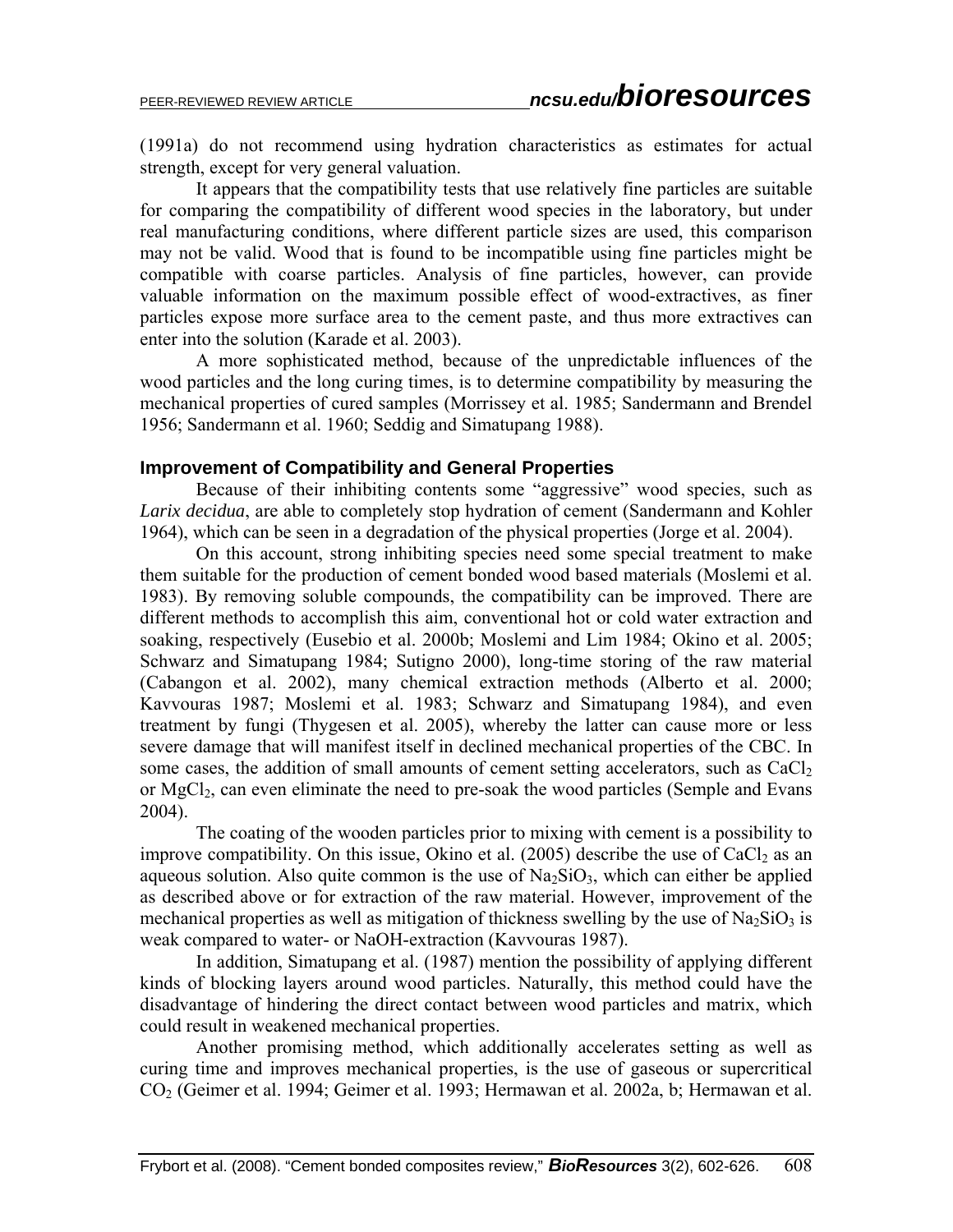2000; Hermawan et al. 2001a; Simatupang and Habighorst 1992; Simatupang et al. 1991). The high production levels of calcium silicate hydrate and calcium carbonate during the hydration of cement, and the interaction between those hydration products with wood surfaces are considered to be the main reasons for the superior strength properties obtained in  $CO<sub>2</sub>$ -cured boards (Hermawan et al. 2001a).

Another approach is the replacement of parts of cement by fumed silica  $(SiO<sub>2</sub>)$  in combination with superplasticizers. This combination should increase the cohesiveness of the fresh composite and reduce the water content (Okino et al. 2005). Also Meneéis et al. (2007) observed an improvement of mechanical properties as well as mitigation of thickness swelling when fumed silica (10%) was added. However, Moslemi et al. (1994) could not confirm the positive effects of fumed silica. On the contrary, the addition of laboratory-grade fumed silica resulted in the reduction of most board strength properties.

Fast setting cement mixtures are also promising as the binder set much faster and give no time to wash out extractives into the cement slurry (Bietz and Uschmann 1984; Simatupang et al. 1991).

 The total water amount of the bonding components also represents an important factor in the hydration of cement. This total amount is made up of the moisture content of the solid wood and the water from the cement slurry. If too dry wood is used, water, which is necessary for the cement hydration, will be withdrawn from the slurry. This will lead to a decrease in final strength (Dewitz et al. 1984). Contrarily, if too much water is added, negative effects on the strength properties can also be expected (Miyatake et al. 2000).

#### **Accelerators**

 Extraordinarily long pressing and clamping times represent a huge problem in manufacturing CBCs due to cost-intensiveness, as pressing should continue until the maximum hydration temperature is reached. Different methods are applied to reduce the setting time in the production, either by the addition of assorted admixtures, an increase in temperature during pressing or clamping, or by the use of  $CO<sub>2</sub>$  during pressing and/or clamping (Geimer et al. 1994; Geimer et al. 1993; Hermawan et al. 2002b; Hermawan et al. 2000; Qi and Cooper 2007; Qi et al. 2006; Simatupang and Bröker 1998; Simatupang and Habighorst 1993a, b, c; Simatupang et al. 1995; Simatupang and Neubauer 1993; Simatupang et al. 1991; Soroushian et al. 2004; Soroushian et al. 2003; Wagh et al. 1994; Wagh et al. 1997; Young et al. 1974). Several accelerators, including NaOH, CaCl<sub>2</sub>,  $Na<sub>2</sub>CO<sub>3</sub>$ , and NH<sub>4</sub>Cl, were tested concerning their potency to shorten the setting and curing time as well as improving the specific properties of CBCs (Badejo 1988; Bejó et al. 2005; Hermawan et al. 2002b; Hofstrand et al. 1984; Kavvouras 1987; Moslemi et al. 1983; Papadopoulos et al. 2006).

The use of  $CO<sub>2</sub>$  is a promising method to accelerate the hydration process (Geimer et al. 1992; Hermawan et al. 2002a; Simatupang and Habighorst 1992). Under the influence of pressurized  $CO<sub>2</sub>$ , the hydration of cement is enhanced so that demolding can be accomplished after three minutes (Simatupang and Habighorst 1992). For the sake of completeness, also fast setting cement mixtures, as described by Simatupang et al. (1991), should be mentioned in this chapter.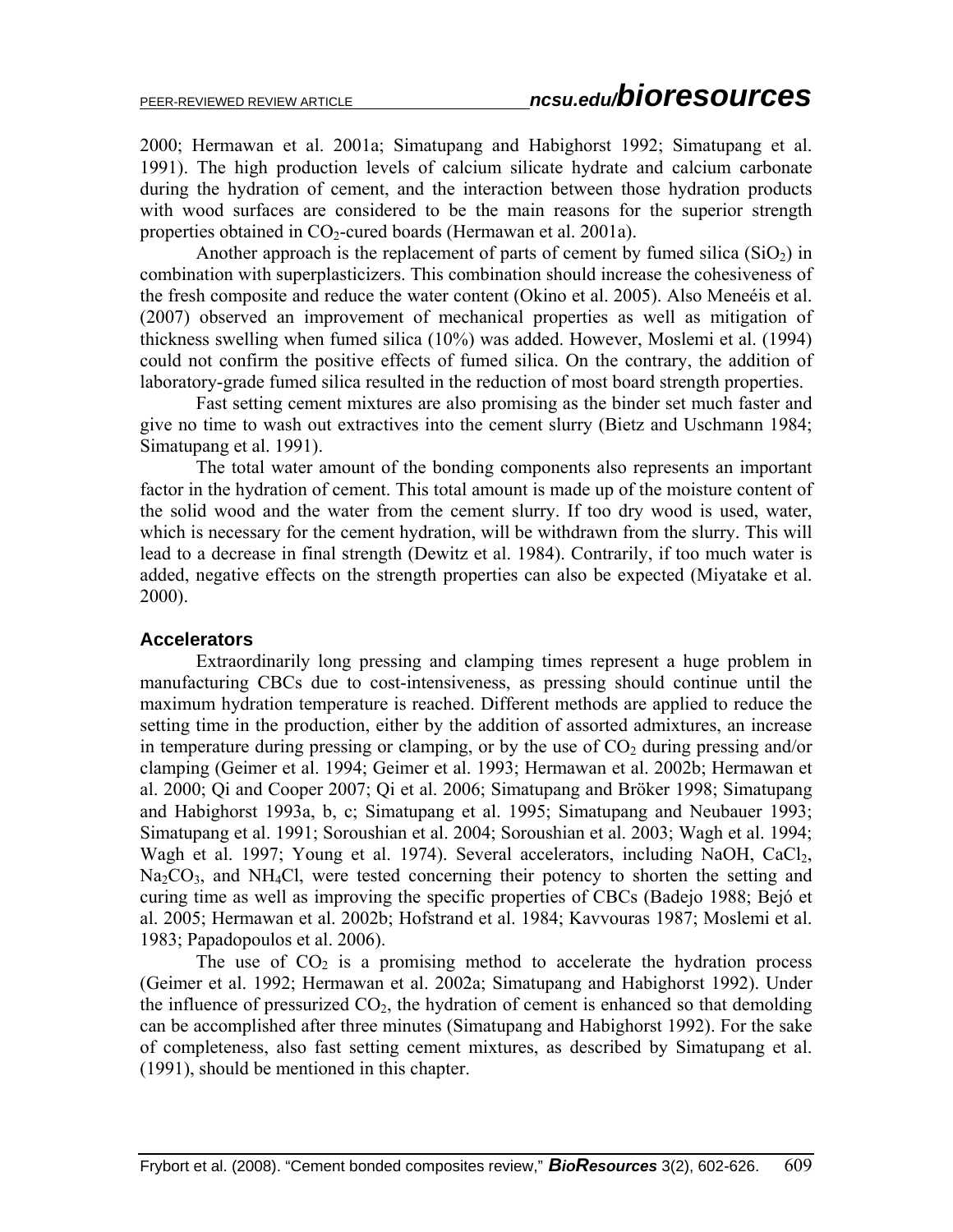The study of Semple and Evans (2007) offers more information on accelerators. In their study various accelerators with different volumes and their ability to increase setting time were assayed.

# **EFFECT OF PARTICLE GEOMETRY AND WOOD CONTENT ON MECHANICAL/PHYSICAL PROPERTIES**

### **Failure Mechanisms**

 As a building material pure concrete is primarily used in compression, developing strengths of 32.5-52.5 N/mm² (DIN-EN197-1 2004). In bending, strength may range from 7 to 20 N/mm². The addition of wood particles improves fracture toughness by blocking crack propagation. This permits the composite to carry load to a higher strain limit (Wolfe and Gjinolli 1996b). Wood cannot, however, improve compressive strength, because the compressive strength of cement is much higher than that of wood (Karade et al. 2003).

 The typical load deformation plot of a wood composite that is loaded in bending shows a bimodal failure. The initial part of the load displacement curve is fairly linear, representing the stiffness of the cement matrix. When first cracks appear, the curve becomes nonlinear. At this point the particles begin to carry loads, and further failure of the matrix is stopped by blocking fracture propagation. In comparison to pure cement, wood cement composites are able to carry slightly higher loads in tension or bending and/or exhibit ductile like failure compared to brittle failure of neat cement (Wolfe and Gjinolli 1996b).

 Coutts and Kightly (1982) showed that two different failure mechanisms for fibre cement composites can occur, i.e. fibre fracture and fibre pull-out. Controversial results are reported concerning the predominating failure mode. Investigations during the eighties of the last century assumed fibre fracture (Coutts and Kightly 1982, 1984; Morrissey et al. 1985); on the other hand fibre pull-out was thought to be the predominating failure mode. However, new results suggest that the interfacial bond between the two components is relatively strong. Therefore, the failure mode depends on the fibre length and whether the fibre length is above or below the critical fibre length of the composite.

 In the study by Morrissey et al. (1985) the types of tensile failure of a fibre reinforcing a matrix can be explained more clearly by considering a single fibre protruding from the surface. The system may fail under tension by fracture of the fibre outside the cement, by fracture within the cement followed by pull-out, or by pull-out of the total fibre. It must debond before it can pull out. After debonding, pull out forces have to exceed friction forces between the fibres and the matrix. In some cases there will also be some kind of mechanical interlocking of the rough fibre surface inside the cement matrix. Since some of the load is transferred to the matrix by shear, the maximum load applied to the system may be higher than the load at the failure site. After debonding and partial pull-out, anchor points are created due to non-uniformities of the fibres. The probability of developing such anchor points increases with the length of the embedded fibre.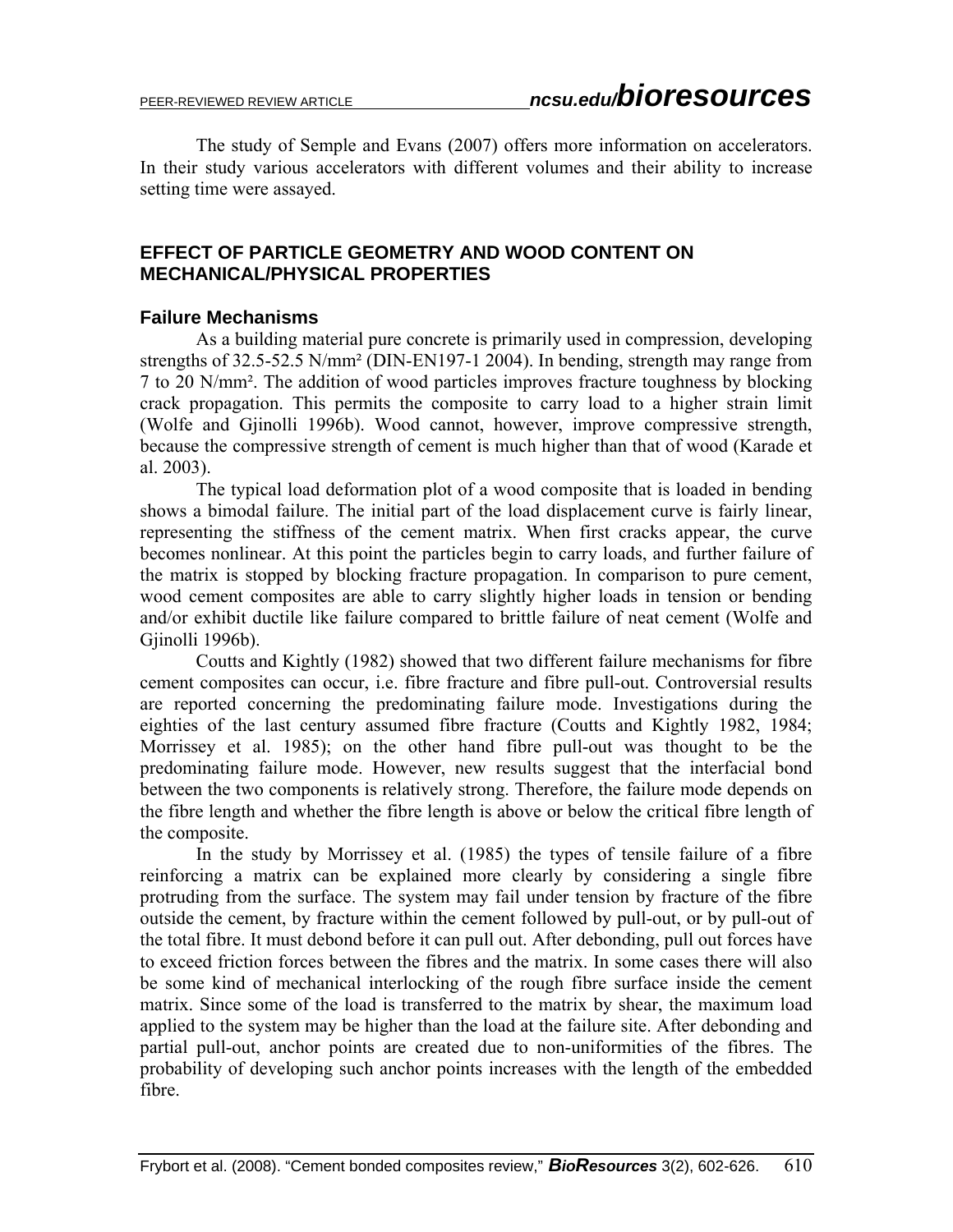Due to the fact that the fibres are swelling because of water insertion, considerable frictional forces are developed, which again could lead to fibre fracture (Coutts and Kightly 1984; Morrissey et al. 1985). Therefore, the interfacial bond strength between the fibre and the cement matrix is influenced by the moisture content (Coutts and Kightly 1984). Wolfe and Gjinolli (1996b) proposed that the changing mechanical behaviour can be explained by the reduced bending strength of wet fibre, making it more flexible and less likely to inhibit cracking in the cement matrix.

 As wood particle volume increases, the regions of stress concentration around adjacent particles become more diffuse, resulting in an increased resistance to the stresses applied. For example, concrete strength increases because of a decrease in the average stress concentration caused by the inclusion of smaller aggregate particles. Larger quantities of aggregates distribute internal stresses over a larger specific surface per unit volume, reducing areas of high stress concentration where critical failure is more likely to occur. However, the reduced cement quantity must remain high enough so as to afford a complete matrix formation. For example, at a cement-wood ratio below 2.0, complete matrix formation may not occur, thereby impairing panel strength (Moslemi and Pfister 1987).

 Problems with existing mathematical models of failure processes occur because of simplified assumptions, including the uniformity of fibres and circular cross-sections (Morrissey et al. 1985).

#### **Particle Size/Geometry, Orientation, and Cement-Wood Ratio**

The aim of using particles with cement is mainly to increase modulus of rupture (MOR), and to enhance heat-insulating properties (Cziesielski 1975), but also to displace more or less expensive cement. Particles of every size and shape are used to fabricate CBCs: chips, excelsior, strands, and fibres. The geometry of particles has a strong effect on properties of CBCs. That is why care has to be taken when mixing strands with cement, because of breakdown of the strands can result in a negative alteration of the final dimensions (Papadopoulos et al. 2006). Due to the elongated nature of strands difficulties arise when mixing with cement, leading to incomplete coating of cement on the particles (Ma et al. 2000). However, apart from fibreboards, there are limited published studies about the effect of particle dimensions on the properties of CBCs.

 Earlier work claimed that the effect of particle size and geometry on mechanical properties is the same for resin- and cement-bonded particleboards. Results of new studies suggest otherwise; cement-bonded boards require a much larger particle size than resin-bonded panels (Semple and Evans 2004), as there is no chemical bonding between cement and wood (Bejó et al. 2005). The study of Badejo (1988) shows that flake geometry is highly correlated with board key properties, including MOR, modulus of elasticity (MOE), internal bonding strength (IBS) and thickness swelling (TS). He found that the longer and thinner the strands or particles, in other words particles with a high slenderness ratio, the stronger, stiffer, and more dimensionally stable the boards. The extensive study of Semple and Evans (2004) confirms this statement, long particles rather than small particleboard flakes should be used when the aim is to produce boards of high strength. By using small particles more compact matt structure can be produced, which results in reduced void space and irregularities. However, the better compaction is offset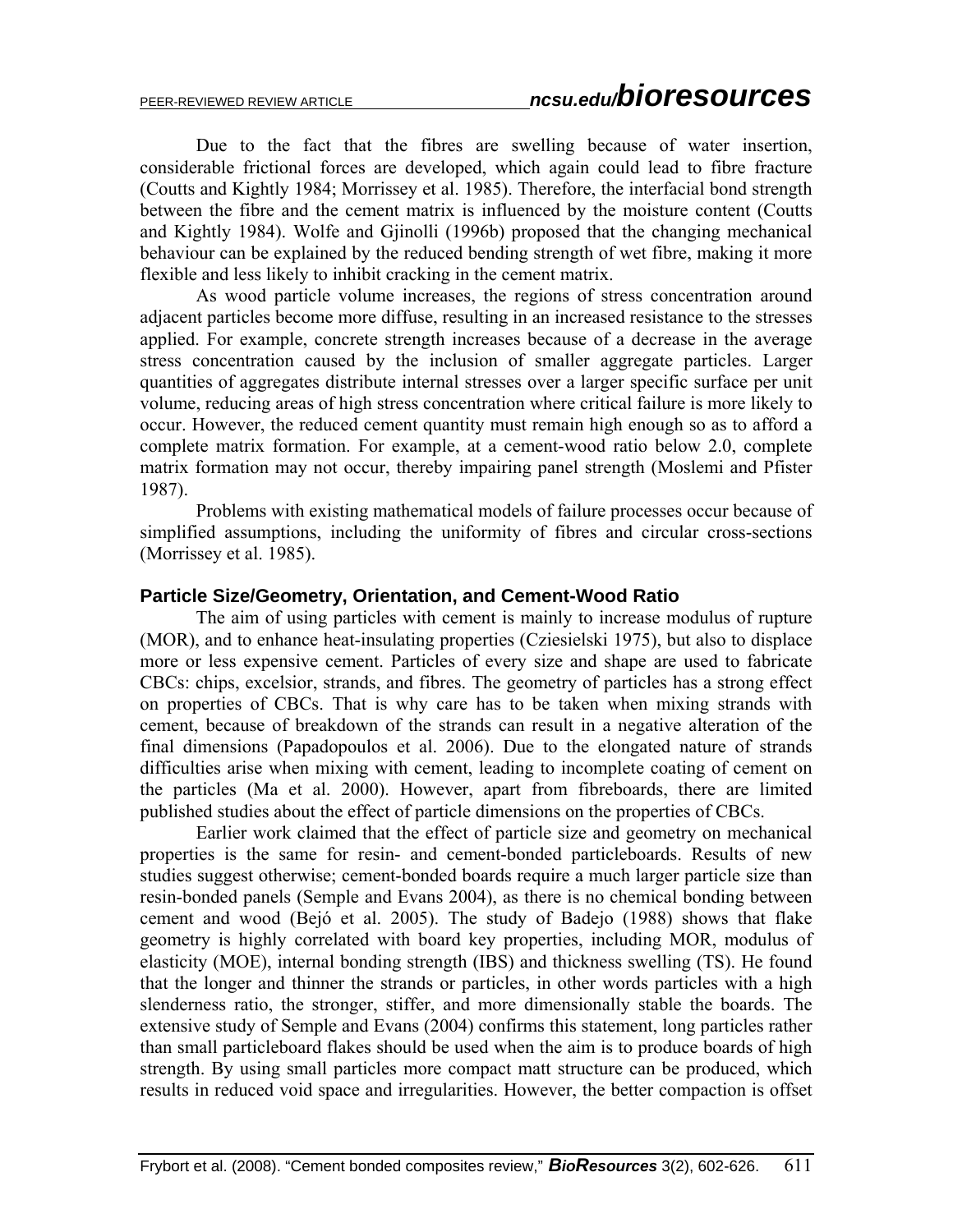by negative effects of cement setting caused by much larger surface area-to-volume ratio of the wood (Semple and Evans 2004). As there is a relationship between surface and volume ratio of particles, a greater surface area needs more adhesive for equivalent internal bonding development (Li et al. 2004).

 A comparison of MOE of boards containing strands of different thicknesses shows slight differences. Thin strands tend to give higher MOE values than boards made from thicker strands (Ma et al. 2000). The comparison of the properties of cementbonded Parallel Strand Lumber (PSL) and Laminated Strand Lumber (LSL) shows that PSL, with its long and easily oriented veneer strips, performs better than LSL, which is explained due to the enlarged bonding surface area compared to the relatively small surface of the strands of LSL. As there is no chemical bonding between wood and cement, the short strands of LSL pull out of the matrix relatively easily compared to long veneer strips of PSL (Bejó et al. 2005).

 The orientation of strands is, as well as in common wood composites, an important factor that directly influences mechanical properties of the board (Cabangon et al. 2002; Klar and Van Kov 1975; Meneéis et al. 2007). The MOR values in the oriented direction of oriented cement-bonded strandboards, which were examined by Ma et al. (2000), were 2.5 times greater than in boards with randomly oriented strands. For the same boards the MOE has increased about two times. Orienting even only 25% of the strands, in the surface, results in significant increases in MOR and MOE. Stahl et al. (1997) developed a finite element model for CBWW to predict elastic and strength properties. With the aid of this model they could show that a relatively modest alignment of the particles led to an approximately 25% increase in composite strength and a 33% increase in stiffness of the preferred direction of the board. By adapting this model for other materials, this model could be used as a tool to aid in the development and optimization of composite materials.

Concerning mechanical properties the studies by Moslemi and Pfister (1987), as well as by Papadopoulos et al. (2006), indicate that MOR increases as the cement-wood ratio is lowered. In general, the particular cement-wood ratio is dependent on the final product and the used particles, respectively. The cement-wood ratio for OSB, in order to manufacture with acceptable bending properties (MOR in particular), an optimum cement-wood ratio has to be lower than 2.0 (by weight). This proposed cement-wood ratio for OSB manufacture appears to be lower than the corresponding ratio for particleboard or flakeboard manufacture (Papadopoulos et al. 2006). On the other hand, research on excelsior board showed that the cement-wood ratio higher than 2.0 has enabled the manufacture of cement excelsior boards with acceptable bending strength (Lee 1985). Altering cement-wood ratio is a parameter that has a big influence on the mechanical properties and also on the physical properties such as thermal conductivity or sound insulation. The influence of the cement-wood ratio will be discussed in the following section.

#### **Mechanical and Physical Performance**

 From a structural viewpoint, toughness, which is defined as the area under the load deformation curve, appears to be the primary advantage of cement-bonded wood composites compared to conventional bonded wood composites. Strength limitations can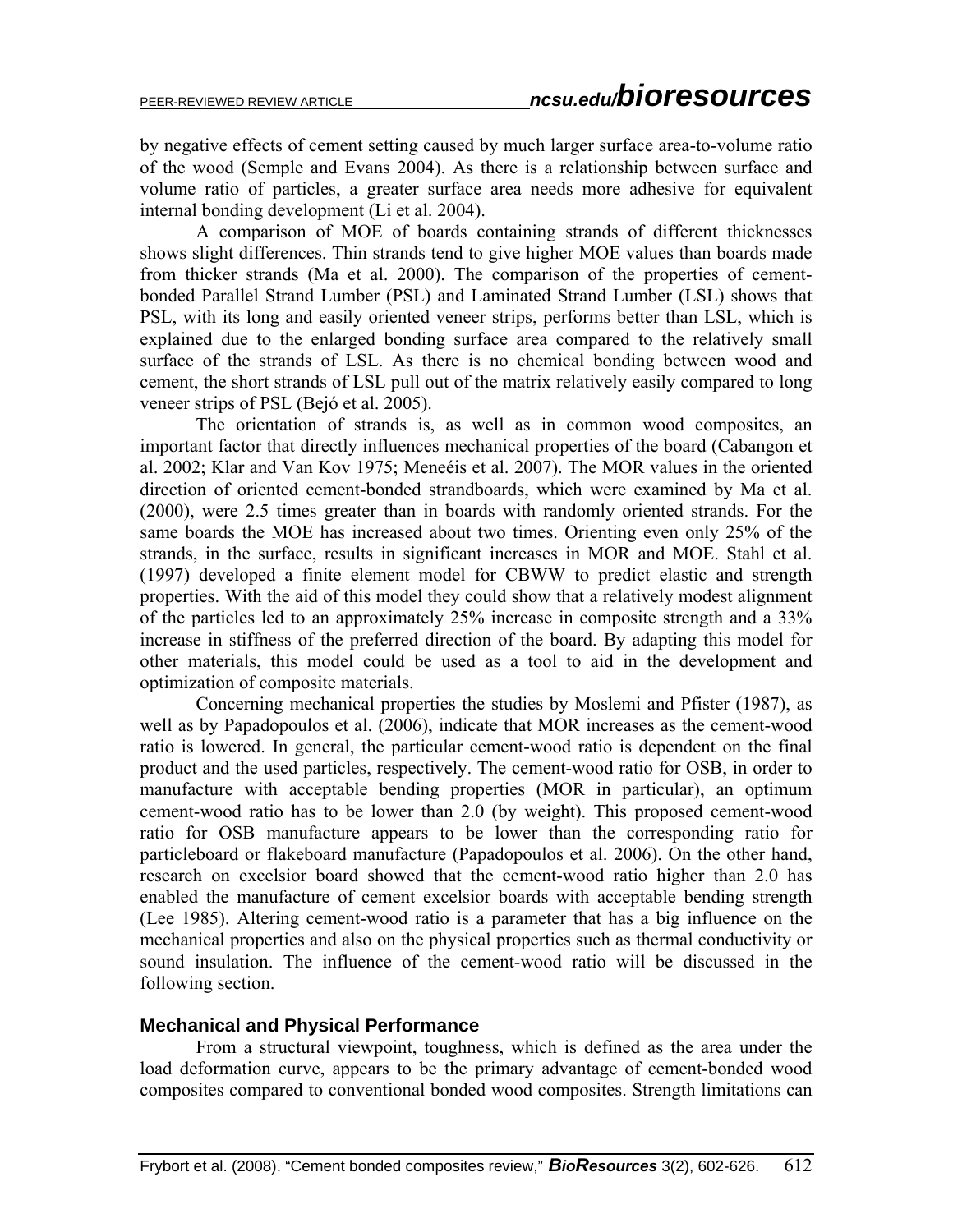be accommodated to some extent by the use of increased section properties of reinforcement. In cases where it is not feasible for the design to resist maximum possible load, a material that dissipates a lot of energy as it fails can save lives (Wolfe and Gjinolli 1996b). This is important because these composites are used for housing constructions, particularly in less developed countries. As quoted above, fracture toughness can be significantly enhanced by the use of reinforcing material. For example a fibre inclusion of 12%, even by using waste fibres, enhances fracture toughness 25 times, compared to neat cement (Savastano et al. 2000).

 Besides the amount of reinforcement in CBCs, the mechanical properties are also significantly influenced by the format and arrangement of the reinforcement (Badejo 1988; Pablo et al. 1994). Ma et al. (2000) observed higher values for MOE when thinner strands were used for board production compared to boards made out of thicker strands.

 The geometry and size of the particles as well as density depend on the future purpose of the CBC. Little fibre compression occurs on low density boards, like CBWW, which are considerably different from the structure of a high density board, where isolated wood fibres are encased in a continuous cement matrix. Bending and stiffness properties primarily depend on the number of fibre intersections and the distance between them as the structure of low density boards resembles that of a mesh consisting of stiffened interwoven strands (Pablo et al. 1994).

 Stiffness characteristics are a function of cement-wood ratio. This relationship is based on the fact that cement is inherently a more rigid material than wood. Therefore greater cement-wood ratios result in higher MOE values (Moslemi and Pfister 1987), as MOE is dependent on the total amount of the stiff and incompressible cement matrix (Pablo et al. 1994). Moslemi and Pfister (1987) proved a linear correlation between MOE and cement-wood ratio. The relationship between cement-wood ratio and MOR is considerably different from that of MOE. MOR values are inversely related to cementwood ratio from levels 3.0 to 2.0. An optimum ultimate bending strength is attained at a cement-wood ratio at or near 2.0. Although elasticity decreases as the wood aggregate content rises, the zone of plasticity increases. Therefore, material with a high wood aggregate content is weaker but less brittle, which means its capacity in terms of deformation increases. The increase in deformability with rising wood content can be explained by the fibrous nature of wood, which allows it to accommodate the deformations and provide good adherence to the matrix (Al Rim et al. 1999).

 Expectedly, compressive strength correlates with density and decreases regularly in correspondence with the wood aggregate content (Al Rim et al. 1999). Further, Bejó et al. (2005) claim that there is a direct correlation between density and mechanical properties, which they explain as being due to enhanced wood densification, elimination of gaps, and improved connection between matrix and fibre.

 Density, water absorption, and porosity are all interrelated physical properties. When particle content is increased, water absorption increases, whereas density decreases (Savastano et al. 2000). The thermal conductivity again is reduced as the percentage of wood particles rises, whereas, as expected, density decreases. This decrease in conductivity is linked to the increase in porosity imparted by the wood (Al Rim et al. 1999). Depending on the desired properties of the CBC, the cement-wood ratio will be adjusted correspondingly. CBCs for thermal insulating purposes exhibit high porosity,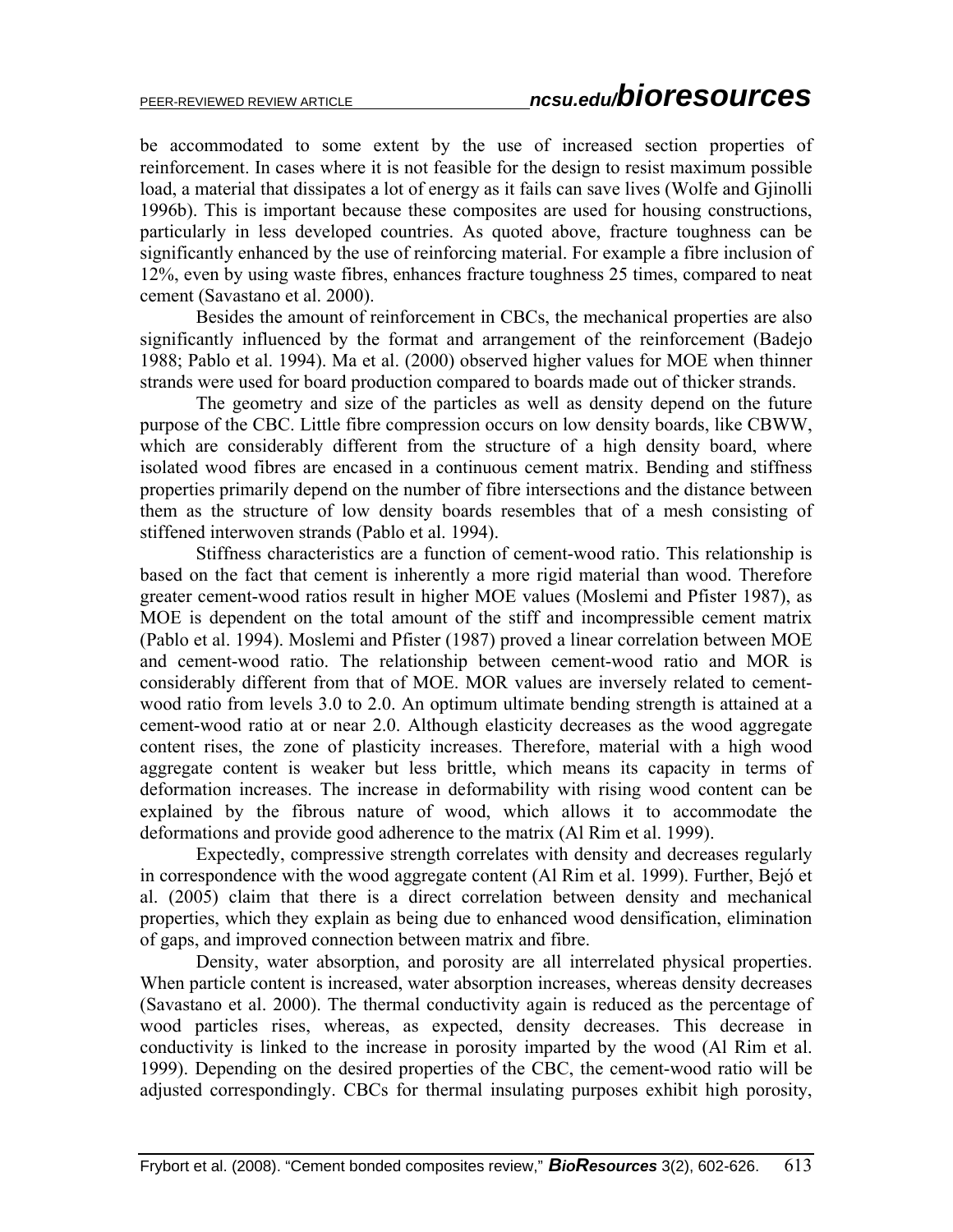which is achieved by low cement-wood ratios. On the other hand, high cement-wood ratios lead to high density, which leads to increased sound insulating properties.

 The positive effect of pretreatment, like soaking and extracting of, respectively, wood in water is sufficiently investigated and known to enhance compatibility and therefore mechanical properties (Eusebio et al. 2000b). For the economic production of CBCs it is unavoidable to use accelerators. The positive side effect of using these additives is the fact that the possibility to wash out aggressive extractives from the wooden particles is minimized, and therefore mechanical properties are increased as well. The use of chemical admixture or treatment with  $CO<sub>2</sub>$  accelerates cement hydration but additionally enhances physical properties. For example, the bending strength of CBPB in the study of Ahn and Moslemi (1980) was nearly quadrupled compared to controls when  $3\%$  CaCl<sub>2</sub> was added. Another strong fact is that CBCs that were treated with  $CO<sub>2</sub>$ perform much better in ageing tests than boards not submitted to fast carbonation (Qi and Cooper 2007).

 Thickness swelling (TS), as an important attribute concerning dimensional stability, is highly correlated with the cement-wood ratio. In general a higher cement content of a board lowers TS. It seems that the embedding of wood inside CBCs restricts expansion (Moslemi and Pfister 1987). In order to minimize TS, with the negative side effect of decreased MOR, reducing cement-wood ratio is a possibility whereby water absorption is also decreased (Meneéis et al. 2007). Increasing cement coating on the particles may have a positive effect on TS (Eusebio et al. 2000b). But also pre-treatment of the wood has an effect on TS. Eusebio et al. (2000b) could prove that untreated, in this case unsoaked, particles exhibit higher values of TS. Also chemical additives can decrease TS. By using  $CaCl<sub>2</sub>$  as an accelerator, TS could be reduced. This improvement is explained by better fibre to fibre contact as a result of improved bonding ability with cement. Besides CaCl<sub>2</sub> also hot water soaking or  $MgCl<sub>2</sub>$  treatment are effective methods to reduce TS (Semple and Evans 2004).

 As the particle geometry influences almost all properties of CBCs, also TS is highly dependent on particle geometry. TS increases with increasing particle thickness and decreasing particle length. The use of thicker particles results in greater heterogeneity and a more irregular "open" board surface, which is more easily penetrated by water (Semple and Evans 2004). Semple and Evans (2004) argue that the rough surface and greater internal-void space caused by the use of thicker particles are responsible for higher TS. On the other hand Lee (1984) uses the same argument, namely to explain the low TS of CBWW, in which many voids in the board allow internal swelling. But he also mentions coating of particles with cement, which restrains swelling of the wood, as a reason for reduced TS. By using low cement-wood ratios the wood particles are not encapsulated by cement, which results in low bonding and therefore in low internal bond (IB) values and increased TS (Meneéis et al. 2007).

 Meneéis et al. (2007) found a negative correlation for MOR and parallel compression concerning TS. This means that higher MOR or compression values are associated with lower TS. Also internal bond (IB) is correlated with TS. Panels with high IB can resist the stress due to wood expansion, which results in lower values for TS.

 The study by Semple and Evans (2004), in which small diameter stems of mallee eucalypt where used to produce CBPBs, could demonstrate that the presence of bark,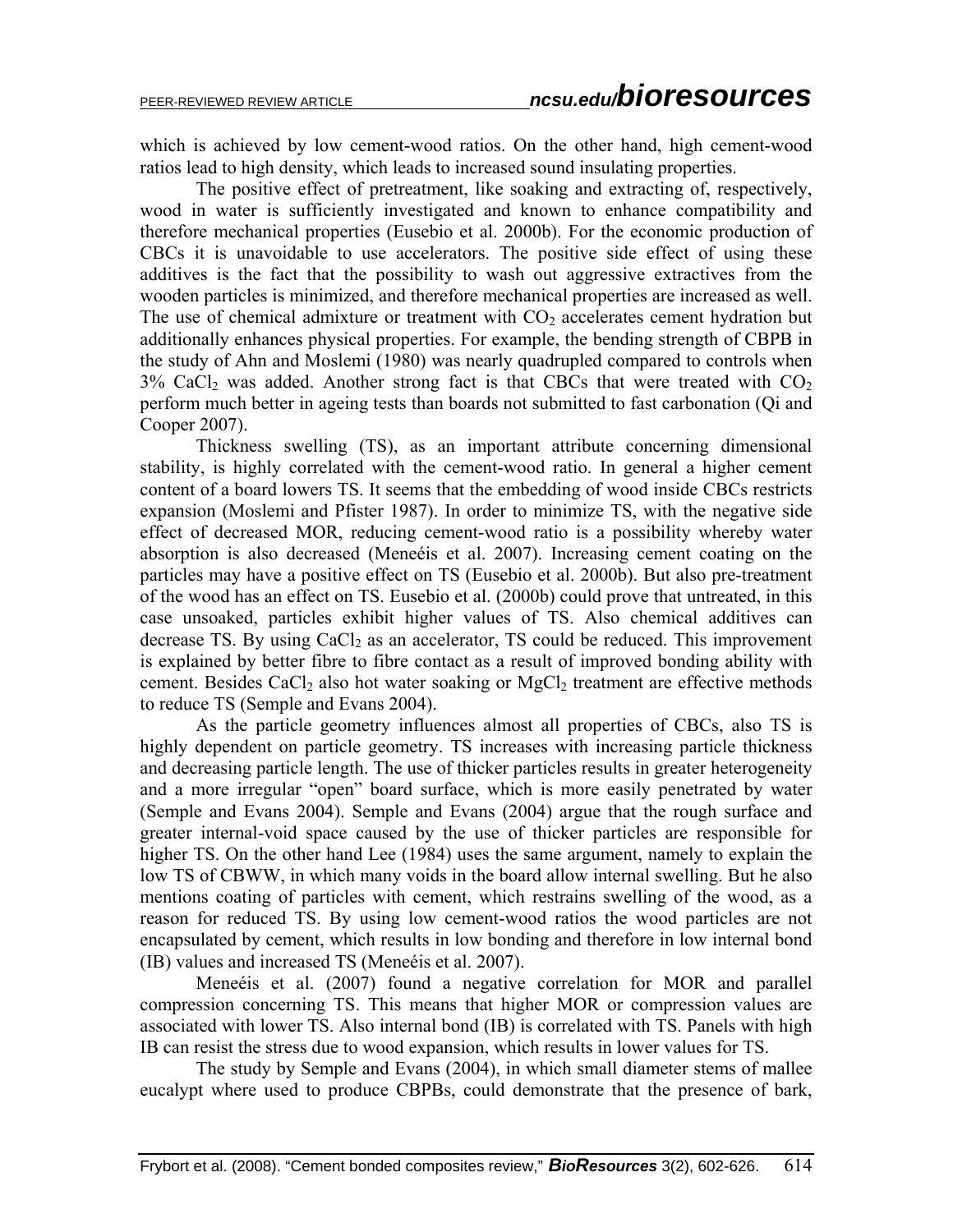with the exception of *Eucalyptus loxophleba ssp*., did not affect strength properties significantly but resulted in unacceptably high water absorption and swelling. Dimensional stability of CBCs at different levels of relative humidity as well as its improvement were extensively investigated by Fan et al. (2004a; 1999a; 1999b; 1999c; 2002; 2004b; 2004c; 2004d). Creep behaviour of CBPB was studied by Kondrup (1990).

 CBPBs require an especially high cement-wood ratio, which makes them difficult to handle, cut, nail, and transport (Zhou and Kamdem 2002) while suitable values of MOR are missing because of the short particles. By using low cement-wood ratios, at about 1.0, it is possible to decrease density to about  $800 \text{ kg/m}^3$  with adequate mechanical properties when particles of appropriate dimensions and orientation are used. However, as mentioned before, because of lack of cement, values of IB and therefore also of TS are not satisfactory (Meneéis et al. 2007). Another advantage of decreasing the cement-wood ratio, considering the economic viewpoint, is the fact that wood is less expensive than cement (Zhou and Kamdem 2002).

 Summarizing these facts it is evident that high cement-wood ratios combined with elongated particles result in high strength and low TS but yield high density.

To synthesize, Fig. 1 shows five different CBCs, i.e. excelsior board, cement bonded particleboard, oriented strandboard, strandboard made of excelsior like strands and fibreboard, and their mechanical properties (MOR, MOE) as well as dimensional stability (TS) and density ( $\rho$ ). As MOR and MOE are important mechanical properties, they are listed on the left, in the positive side of the graph. TS and density are listed on the right, the negative side. Therefore, as they increase, their increases are considered to be negative properties. The highest value of a specific property of all products was considered to be 100%.

### **CONCLUSION**

Long particles combined with high density lead to high strength and stiffness and also to reduced TS. Short particles lead to low MOE, caused by insufficient particle to cement contact. Comparing particleboard with strandboard makes it evident that the use of long particles is important for high MOR. High density, in other words high cementwood ratio, leads to high MOE but also, because of the missing reinforcement, to a decrease in MOR.

Logically, also the amount of particles, in other words the cement-wood ratio, has a direct influence on TS, MOR, and MOE. Materials with high wood content, which results in low density, exhibit higher values for TS than material with low wood content or high density. Contrarily, a low cement-wood ratio results in high values for MOR, as can be seen with strandboard.

TS is also dependent on the size of the particles. Thick particles lead to higher TS compared to thin particles, as in the case of strand- or excelsior board. Low TS values for CBPB are thought to be caused by the high amount of cement which is reflected in high density values. Lowest TS, as exhibited by fibre-reinforced concrete, arises because of sufficient encapsulation of the wood particles at high cement-wood ratios and the minimal swelling of the small particles.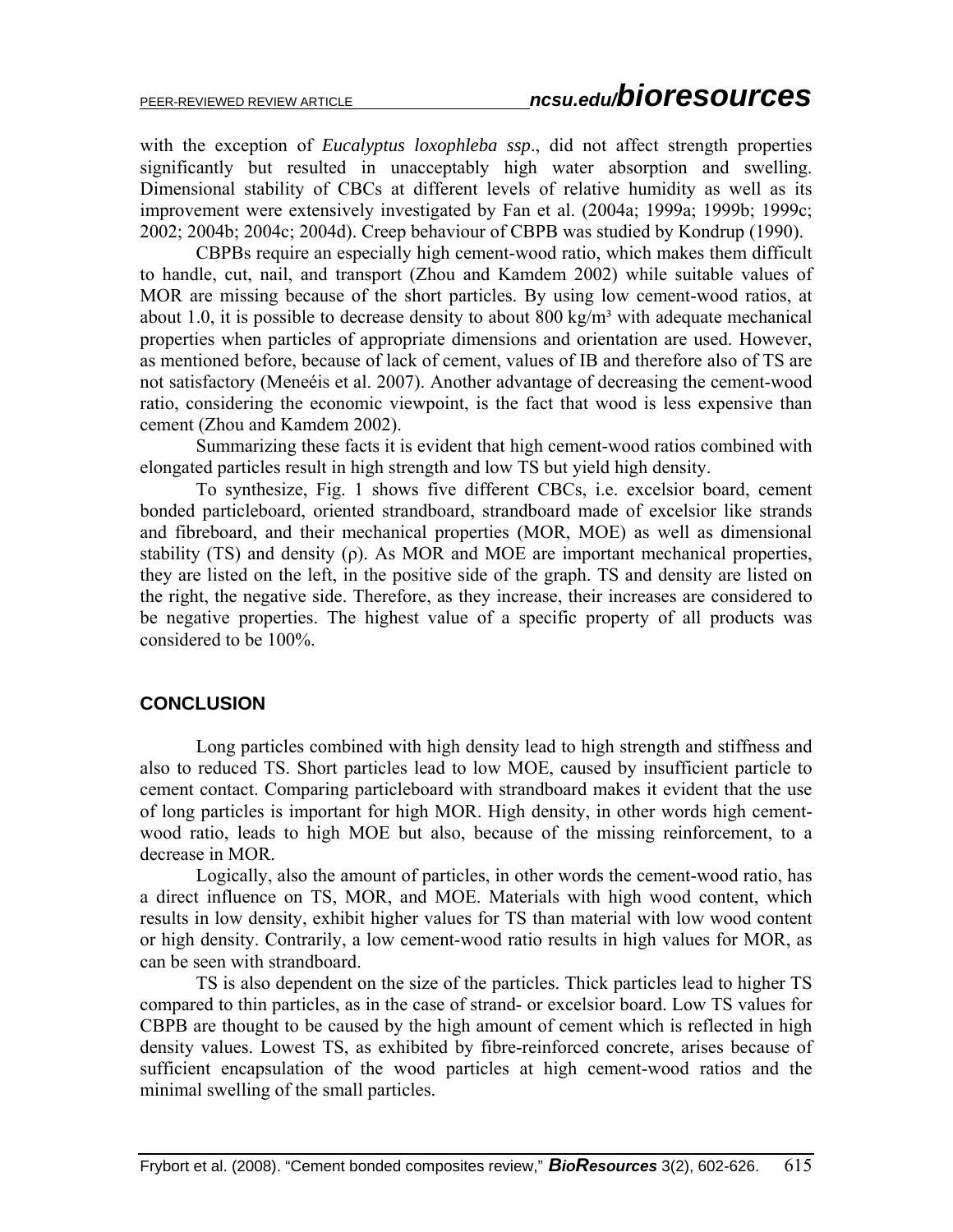

**Fig. 1.** Comparison of main properties (MOR = modulus of rupture, MOE = modulus of elasticity, TS = thickness swelling,  $\rho =$  density) of five CBCs consisting of different particle geometries. \*(Simatupang and Lange 1992), \*\*values from official homepage (Anonymus 2007), \*\*\*(Papadopoulos et al. 2006), \*\*\*\*(Anonymus 2005)

Although excelsior board is made out of long and thin particles, values of MOR and MOE are unsatisfactory. This is caused by non-elongated particles and especially low cement-wood ratio, resulting in a discontinuous matrix and therefore insufficient particle to matrix contact. Because of lack of cement, also values for TS and IB are unsatisfactory. However, this composite is not intended for structural use, as they are mainly produced for heat insulating purposes.

CBPB, with diffusely oriented particles to a greater or lesser extent, is an exception compared to the other composites. As the more or less flat particles are bonded parallel to the surface, TS is higher than in the longitudinal or transverse direction.

The advantage of high MOR, MOE, and low TS of fibre-reinforced concrete is compensated by its high density, which makes it difficult to handle.

CBWW is also mentioned for comparison, although it is not a load bearing material. Because of its porosity, CBWW is a material that is used for heat insulating purposes. The high porosity is accomplished by using low cement-wood ratio, which results in low MOE and MOR.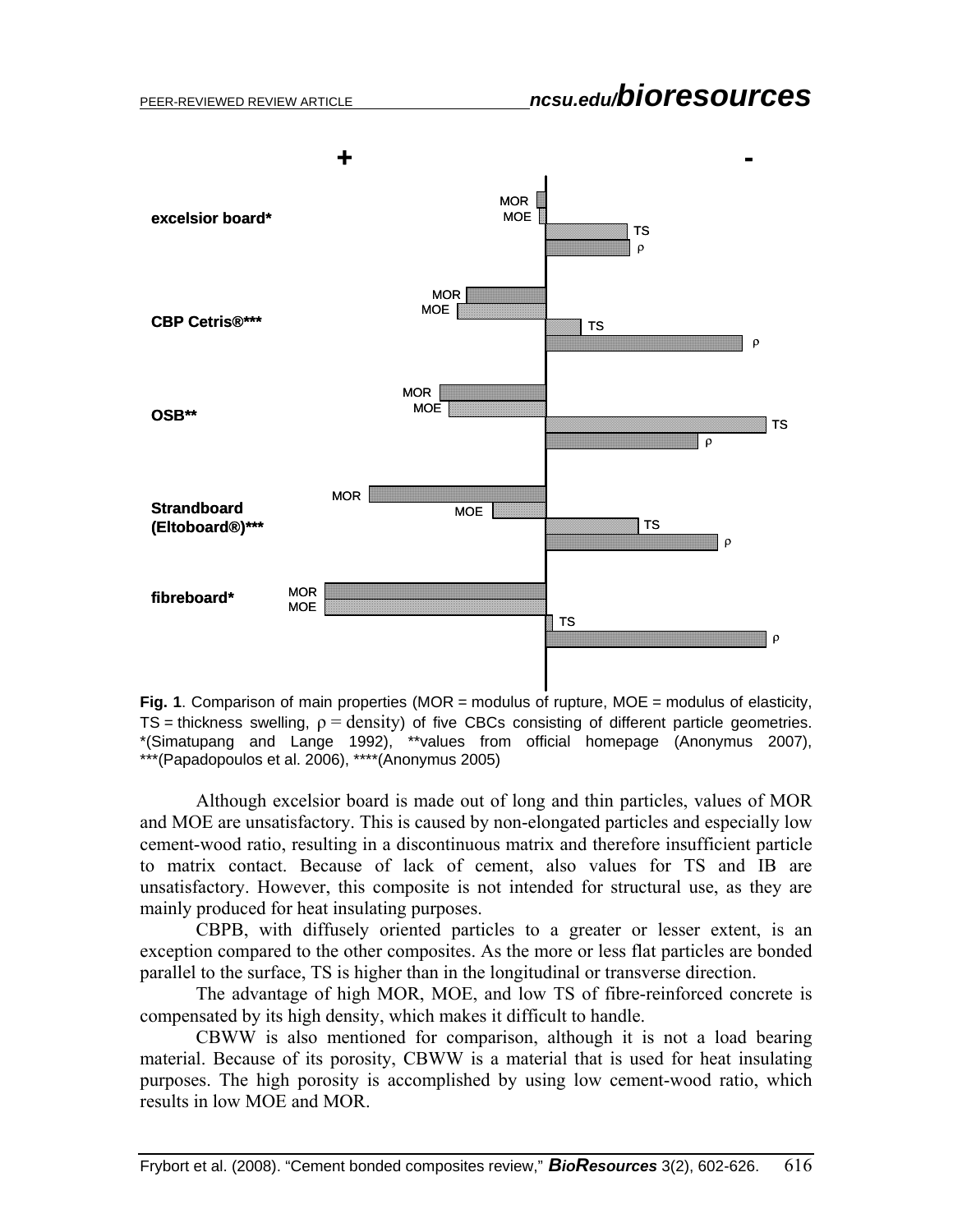### **ACKNOWLEDGEMENTS**

The authors gratefully acknowledge the financial support by the Competence Centre for Wood Composites and Wood Chemistry, Wood Kplus, Austria.

## **REFERENCES CITED**

- Ahn, W. Y., and Moslemi, A. A. (1980). "SEM examination of wood-Portland cement bonds," *Wood Sci*. 13, 77-82.
- Al Rim, K., Ledhem, A., Douzane, O., Dheilly, R. M., and Queneudec, M. (1999). "Influence of the proportion of wood on the thermal and mechanical performances of clay-cement-wood composites," *Cement Concrete Comp*. 21, 269-276.
- Alberto, M. M., Mougel, E., and Zoulalian, A. (2000). "Compatibility of some tropical hardwood species with Portland cement using isothermal calorimetry," *Forest Prod. J*. 50, 83-88.
- Anonymus. (2005). "EltoBoard Test Results," Moscow State Forestry University, 10.
- Anonymus. (2007). "Wichtigste technische Eigenschaften der zementgebundenen Spanplatten CETRIS®," http://www.cetris.cz/pdf/PPP\_DE\_03.pdf 24.09.2007 (In German)
- Avellar, B. K., and Glasser, W. G. (1998). "Steam assisted biomass fractionation. I. Process consideration and economic evaluation," *Biomass Bioenergy* 14, 205-218.
- Backe, K. R., Lile, O. B., and Lyomov, S. K. (2001). "Characterizing curing cement slurries by electrical conductivity," *SPE Drill Completion* 16(4), 201-207.
- Badejo, S. O. J. (1988). "Effect of flake geometry on properties of cement-bonded particleboard from mixed tropical hardwoods," *Wood Sci. Technol*. 22, 357-370.
- Bejó, L., Takáts, P., and Vass, N. (2005). "Development of cement bonded composite beams," *Acta Silv. Lign . Hung.* 1, 111-119.
- Bietz, H., and Uschmann, W. (1984). "Zum Verfestigungsverhalten von Holz-Zement-Verbunden beim Einsatz von Holzresten," *Holztechnologie* 25(3), 116-118. (In German)
- Brandstetr, J., Polcer, J., Krátký, J., Holesinský, R., and Havlica, J. (2001). "Possibilities of the use of isoperibolic calorimetry for assessing the hydration behaviour of cementitious systems," *Cement Concrete Res*. 31, 941-947.
- Cabangon, R. J., Cunningham, R. B., and Evans, P. D. (2002). "Manual strand orientation as a means of improving the flexural properties of wood-wool cement boards in the Philippines," *Forest Prod. J*. 52(4), 53-59.
- Chapman, J. A., Farris, S. H., and Kinghorn, J. M. (1963). "Douglas-fir sapwood starch in relation to log attack by the ambrosia beetle, *Trypodendron*," *Forest Sci*. 9, 430- 439.
- Coutts, R. S. P., and Kightly, P. (1982). "Microstructure of autoclaved refined wood-fibre cement mortars," *J. Mater Sci*. 17, 1801-1806.
- Coutts, R. S. P., and Kightly, P. (1984). "Bonding in wood fibre-cement composites," *J. Mater Sci*. 19, 3355-3359.
- Cziesielski, E. (1975). "Beton mit Fasern aus Holz," *Holz Roh Werkst*. 33, 303-307.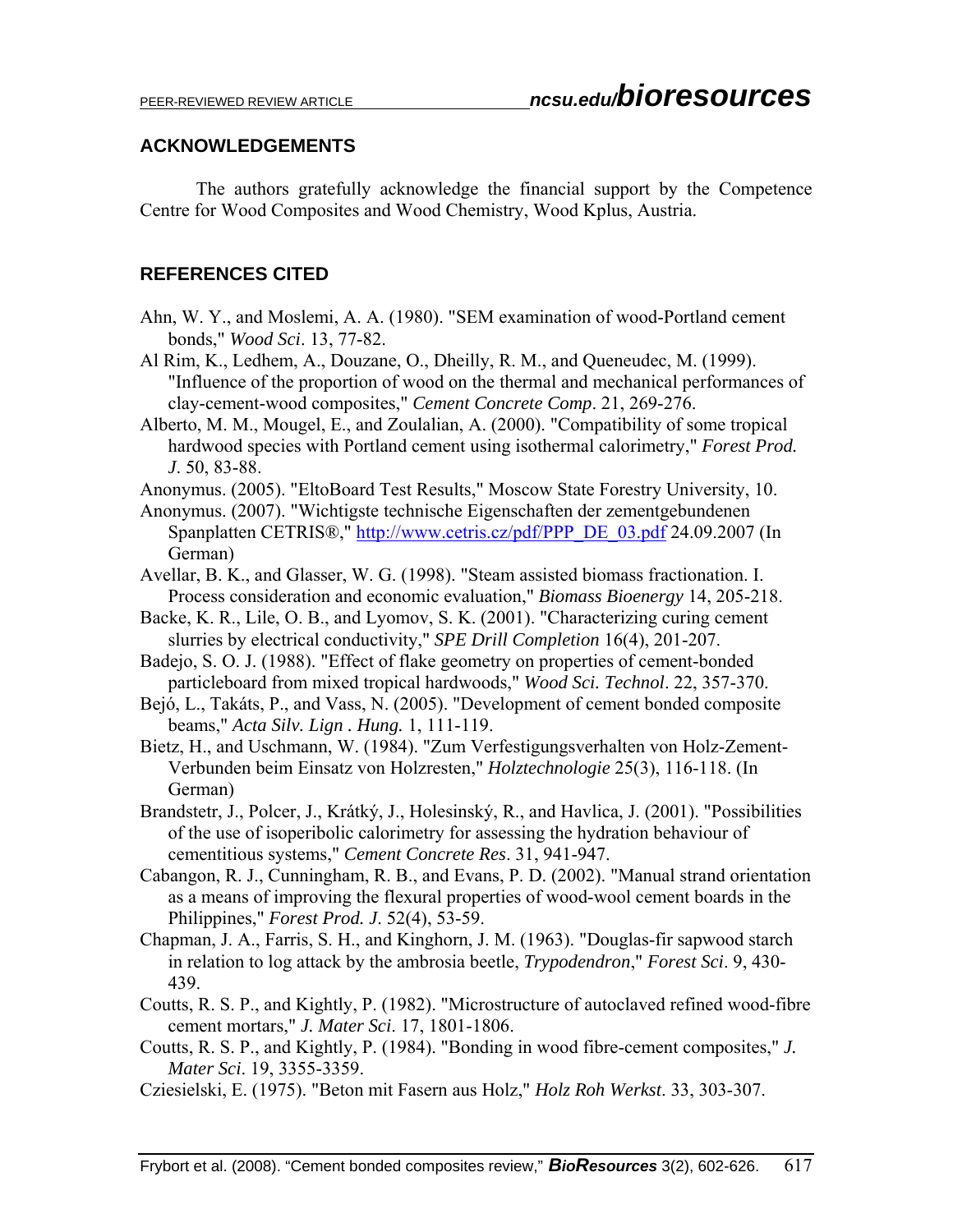- Datye, K. R., and Gore, V. N. (1998). "Innovative designs of wood-bamboo-brick composites," *5th World Conference on Timber Engineering*, Montreux, Switzerland, 526-533, 1998.
- Davies, G. W., Campbell, M. D., and Coutts, R. S. P. (1981). "A S.E.M. study of wood fibre reinforced cement composites," *Holzforschung* 35, 201-204.
- Dewitz, K., Kuschy, B., and Otto, T. (1984). "Stofftransporte bei der Abbindung zementgebundener Holzwerkstoffe," *Holztechnologie* 3, 151-154. (In German)
- DIN-EN197-1. (2004). "Zement Teil 1: Zusammensetzung, Anforderungen und Konformitätskriterien von Normalzement, Ausgabe 8/2004." (In German)
- Eusebio, D. A. (2003). "Cement bonded board: Today's alternative." *Technical Forum in celebration of the PCIERD 21st anniversary* Pasig City, Philippine, 23-45, 2003.
- Eusebio, D. A., Soriano, F. P., Cabangon, R. J., and Evans, P. D. (2000a). "Manufacture of low-cost wood-cement composites in the Philippines using plantation-grown Australian species: II Acacias," *Wood-Cement Composites in the Asia-Pacific Region*, Canberra, Australia, 115-122, 2000a.
- Eusebio, D. A., Soriano, F. P., Cabangon, R. J., and Evans, P. D. (2000b). "Manufacture of low-cost wood-cement composites in the Philippines using plantation-grown Australian species: I. Eucalyptus," *Wood-Cement Composites in the Asia-Pacific Region*, Canberra, Australia, 105-114, 2000b.
- Fan, M. Z., Bonfield, P. W., Dinwoodie, J. M., Boxall, J., and Breese, M. C. (2004a). "Dimensional instability of cement-bonded particleboard: The effect of surface coating," *Cement Concrete Res*. 34, 1189-1197.
- Fan, M. Z., Bonfield, P. W., Dinwoodie, J. M., and Breese, M. C. (1999a). "Dimensional instability of cement-bonded particleboard: Mechanisms of deformation of CBPB," *Cement Concrete Res*. 29, 923-932.
- Fan, M. Z., Dinwoodie, J. M., Bonfield, P. W., and Breese, M. C. (1999b). "Dimensional instability of cement-bonded particleboard: Behavior of cement paste and its contribution to the composite," *Wood Fibre Sci*. 31, 306-318.
- Fan, M. Z., Dinwoodie, J. M., Bonfield, P. W., and Breese, M. C. (1999c). "Dimensional instability of cement bonded particleboard: behaviour of wood chips from various stages of manufacture of CBPB," *J Mater Sci*. 34, 1729-1740.
- Fan, M. Z., Dinwoodie, J. M., Bonfield, P. W., and Breese, M. C. (2002). "Dimensional instability of cement bonded particleboard: Part 1: Behaviour and modelling prediction under a constant and single change in RH," *Wood Sci. Technol*. 36, 125- 143.
- Fan, M. Z., Dinwoodie, J. M., Bonfield, P. W., and Breese, M. C. (2004b). "Dimensional instability of cement bonded particleboard: Part 2: Behaviour and its prediction under cyclic changes in RH," *Wood Sci. Technol*. 38, 53-68.
- Fan, M. Z., Dinwoodie, J. M., Bonfield, P. W., and Breese, M. C. (2004c). "Dimensional instability of cement bonded particleboard: Modelling CBPB as a composite of two materials," *Wood Sci. Technol*. 37, 373-383.
- Fan, M. Z., Dinwoodie, J. M., Bonfield, P. W., and Breese, M. C. (2004d). "Dimensional instability of cement bonded particleboard: stabilisation treatments," *Wood Sci. Technol*. 38, 349-362.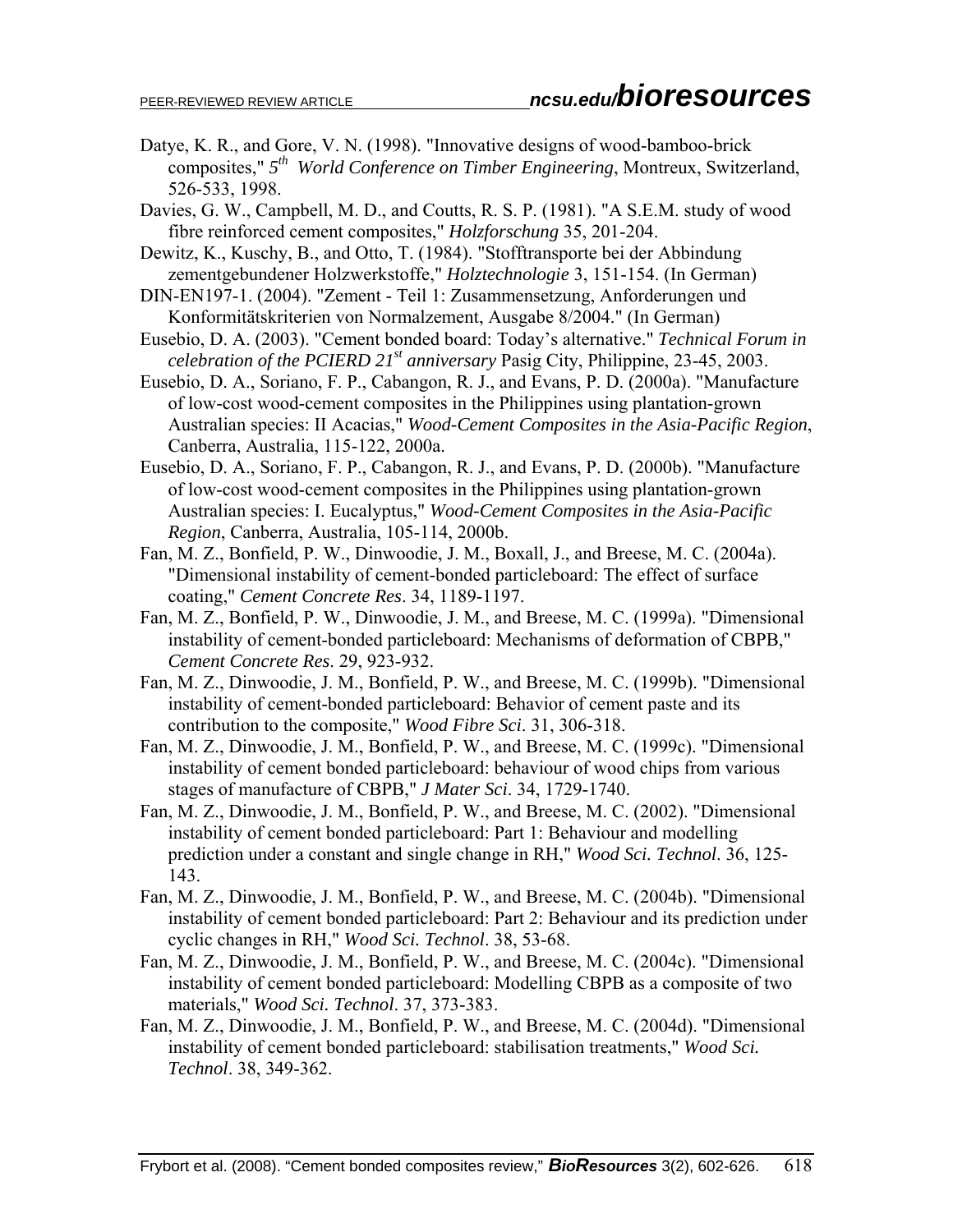- Fischer, F., Wienhaus, O., Ryssel, M., and Olbrecht, J. (1974). "Die wasserlöslichen Kohlenhydrate des Holzes und ihr Einfluss auf die Herstellung von Holzwolle-Leichtbauplatten," *Holztechnologie* 15, 12-19. (In German)
- Garcia-Jaldon, C., Dupeyre, D., and Vignon, M. R. (1998). "Fibres from semi-retted hemp bundles by steam explosion treatment," *Biomass Bioenergy* 14, 251-260.
- Geimer, R. L., Leao, A., Armbruster, D., and Pablo, A. (1994). "Property enhancement of wood composites using gas injection," *Proceedings of the 28<sup>th</sup> Washington State University international particleboard/composite materials symposium*, Washington State University, Pullman, Washington, USA, 143-259, 1994.
- Geimer, R. L., Souza, M. R., Moslemi, A. A., and Simatupang, M. H. (1992). "Carbon dioxide application for rapid production of cement particleboard," *3rd International inorganic-bonded wood and fiber composite materials*, Spokane, Washington, USA, 31-41, 1992.
- Geimer, R. L., Souza, M. R., Moslemi, A. A., and Simatupang, M. H. (1993). "Carbon dioxide application for rapid production of cement particleboard," *For. Prod. Res. Soc*. 3, 31-41.
- Gnanaharan, R., and Dhamodaran, T. K. (1985). "Suitability of some tropical hardwoods for cement-bonded wood-wood board manufacture," *Holzforschung* 39, 337-340.
- Govin, A., Peschard, A., Fredon, E., and Guyonnet, R. (2005). "New insights into wood and cement interaction," *Holzforschung* 59, 330-335.
- Hachmi, M., and Moslemi, A. A. (1990). "Effect of wood pH and buffering capacity on wood-cement compatibility," *Holzforschung* 44, 425-430.
- Hachmi, M., Moslemi, A. A., and Campbell, A. G. (1990). "A new technique to classify the compatibility of wood with cement," *Wood Sci. Technol*. 24, 345-354.
- Hermawan, D., Hata, T., Kawai, S., Nagadomi, W., and Kuroki, Y. (2002a). "Effect of carbon dioxide-air concentration in the rapid curing process on the properties of cement-bonded particleboard," *J. Wood Sci*. 48, 179-184.
- Hermawan, D., Hata, T., Kawai, S., Nagadomi, W., and Kuroki, Y. (2002b). "Manufacturing oil palm fronds cement-bonded board cured by gaseous or supercritical carbon dioxide," *J. Wood Sci.* 48, 20-24.
- Hermawan, D., Hata, T., Umemura, K., Kawai, S., Kaneko, S., and Kuroki, Y. (2000). "New technology for manufacturiung high-strength cement-bonded particleboard using supercritical carbon dioxide," *J. Wood Sci.*, 46, 85-88.
- Hermawan, D., Hata, T., Umemura, K., Kawai, S., Nagadomi, W., and Kuroki, Y. (2001a). "Rapid production of high-strength cement-bonded particleboard using gaseous or supercritical carbon dioxide," *J. Wood Sci.* 47, 294-300.
- Hermawan, D., Subiyanto, B., and Kawai, S. (2001b). "Manufacture and properties of oil palm frond cement-bonded board," *J. Wood Sci.* 47, 208-213.
- Hinterstoisser, B., Weingärtner, J., and Praznik, W. (1992). "Influence of wood drying processes on the carbohydrate matrix of wood of *Picea abies*," *3rd IUFRO International Wood Drying Conference*, Vienna, 217-221, 1992.
- Hofstrand, A. D., Moslemi, A. A., and Garcia, J. F. (1984). "Curing characteristics of wood particles from nine northern Rocky Mountain species mixed with Portland cement," *Forest Prod. J.* 34, 57-61.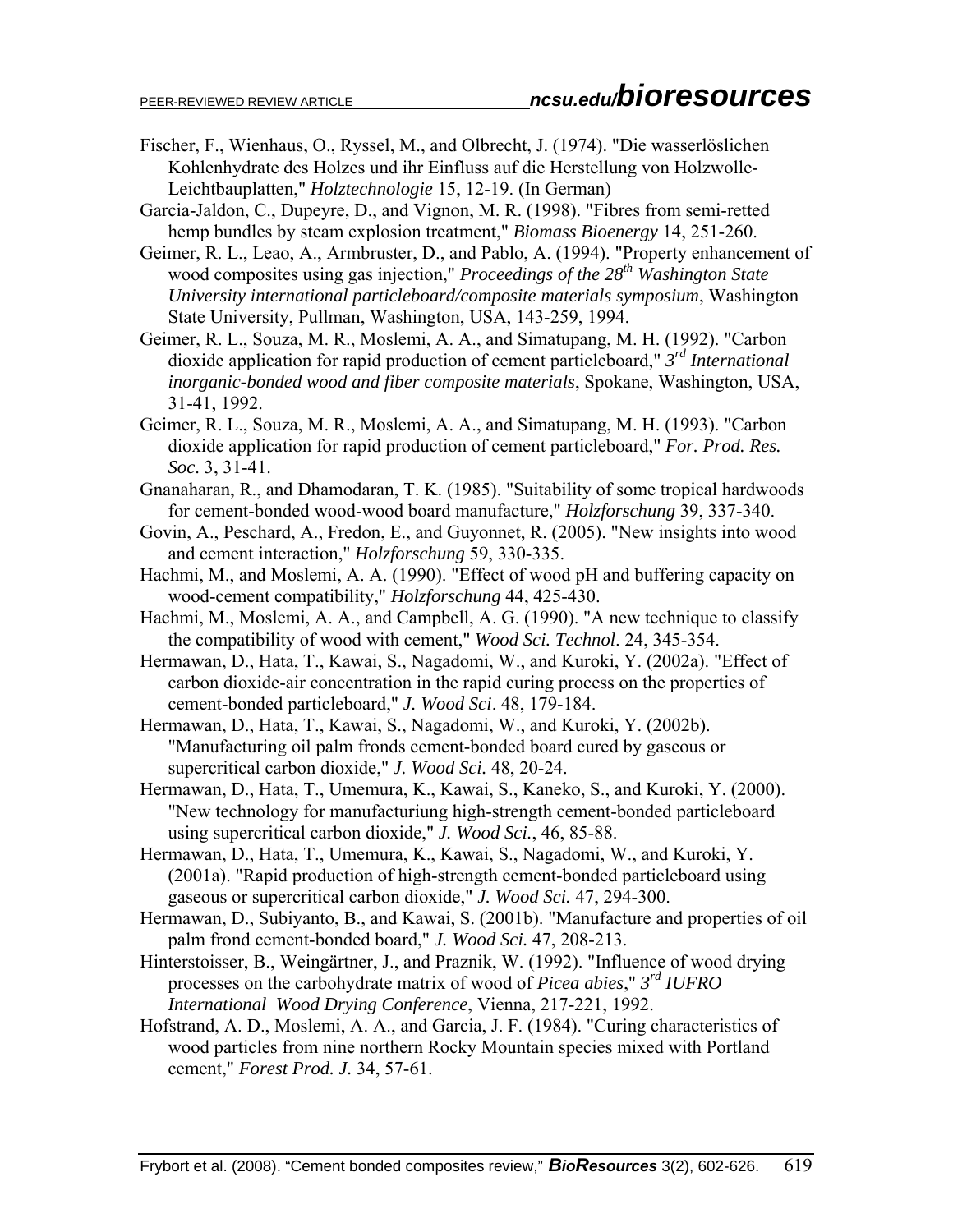- Hsu, W. E., Schwald, W., Schwald, J., and Shields, J. A. (1988). "Chemical and physical changes required for producing dimensionally stable wood-based composites Part 1: Steam pretreatment," *Wood Sci. Technol*. 22, 281-289.
- Huang, C., and Cooper, P. A. (2000). "Cement-bonded particleboards using CCA-treated wood removed from service," *Forest Prod. J*. 50, 49-56.
- Irle, M., and Simpson, H. (1992). "Agricultural residues for cement-bonded composites," *3rd International inorganic-bonded wood and fiber composite materials*, Spokane, Washington, USA, 54-58, 1992.
- Jorge, F. C., Pereira, C., and Ferreira, J. M. F. (2004)," Wood-cement composites: A review." *Holz Roh Werkst*. 62, 370-377.
- Karade, S. R., Irle, M., and Maher, K. (2003). "Assessment of wood-cement compatibility: A new approach," *Holzforschung* 57, 672-680.
- Kavvouras, P. K. (1987). "Suitability of *Quercus conferta* wood for the manufacture of cement-bonded flakeboards," *Holzforschung* 41, 159-163.
- Khedari, J., Suttisonk, B., Pratinthong, N., and Hirunlabh, J. (2001). "New lightweight composite construction materials with low thermal conductivity," *Cement Concrete Comp*. 23, 65-70.
- Kim, W., Yahaga, M. S., and Goto, M. (2005). "Effects of steam explosion on the chemical composition and rumen degradability of rice (Oryza sativa L.) straw," *Grassland Science* 51, 139-144.
- Klar, G. V., and Van Kov, P. I. (1975). "Die Anisotropie der physikalisch-mechanischen Eigenschaften von Holzbeton mit orientierten Spänen," *Holzindustrie* 3, 86-88. (In German)
- Knill, C. J., and Kennedy, J. F. (2003). "Degradation of cellulose under alkaline conditions," *Carbohyd. Polym*. 51, 291-300.
- Kondrup, C. (1990). "Creep of cement bonded particleboard with special reference to the influence of humidity and temperature," *Holz Roh Werkst*. 48, 31-35.
- Kühne, G., and Meier, W. (1990). "Ursachen und Möglichkeiten zur Beeinflussung der chemischen Wechselwirkungen in Holzfaserstoff-Zement- und Holzfaserstoff-Gips-Gemischen," *Holz Roh Werkst*. 48, 153-158. (In German)
- Lawther, J. M., Sun, R., and Banks, W. B. (1996). "Effect of steam treatment on the chemical composition of wheat straw," *Holzforschung*, 50, 365-371.
- Lee, A. W. C. (1984). "Physical and mechanical properties of cement bonded southern pine excelsior board," *Forest Prod. J*. 34(4), 30-34.
- Lee, A. W. C. (1985). "Effect of cement/wood ratio on bending properties of cement bonded southern pine excelsior board," *Wood Fibre Sci*. 17, 361-364.
- Lee, A. W. C., and Hong, Z. (1986). "Compressive strength of cylindrical samples as an indicator of wood-cement compatibility," *Forest Prod. J.*, 36, 87-90.
- Li, W., Shupe, T. F., and Hse, C. Y. (2004). "Physical and mechanical properties of flakeboard produced from recycled CCA-treated wood," *Forest Prod. J.*, 54(2), 89- 94.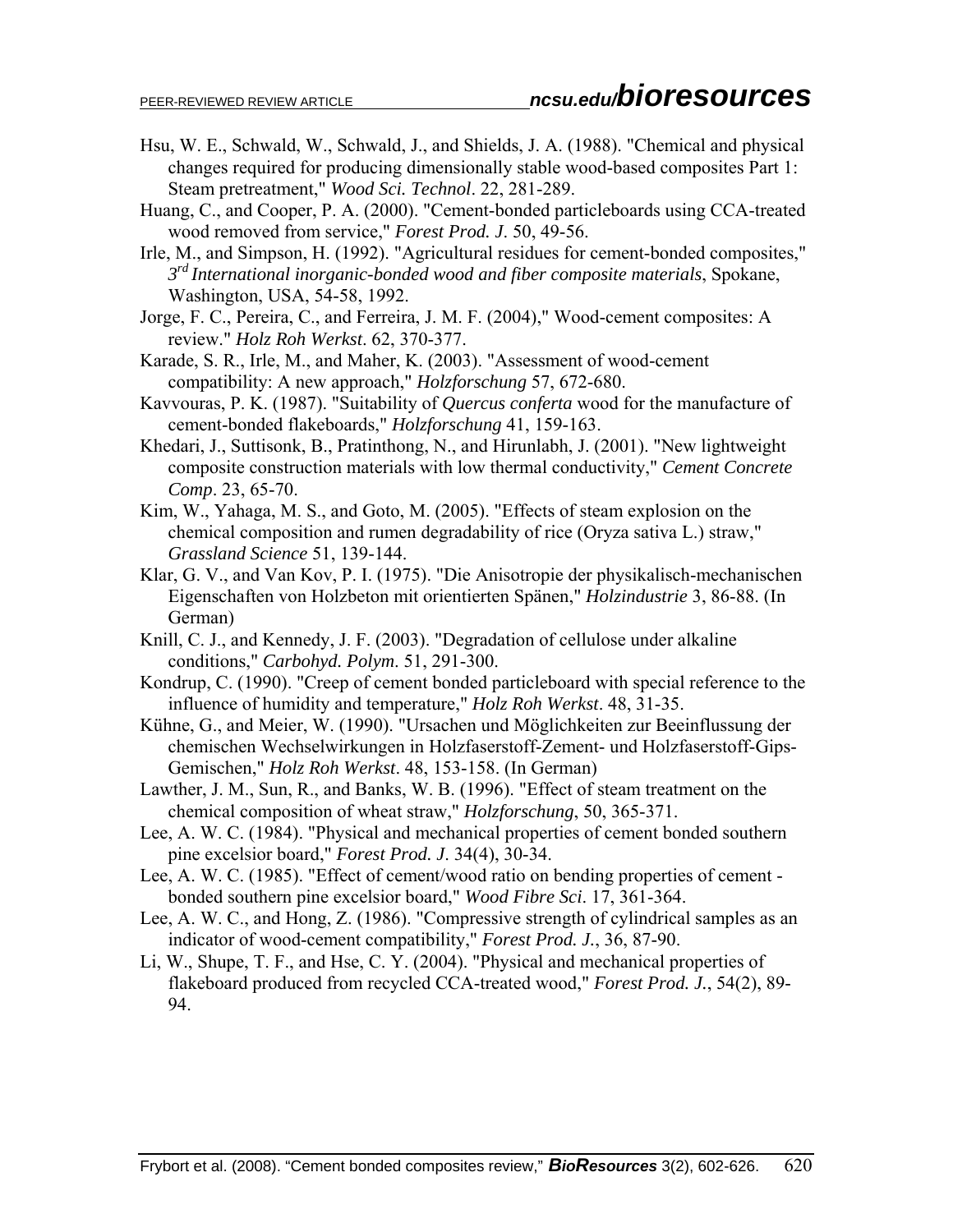- Ma, L. F., Yamauchi, H., Pulido, O. R., Sasaki, H., and Kawai, S. (2000). "Production and properties of oriented cement-bonded boards from Sugi (Cryptomeria japonica D. Don)," *Wood-Cement Composites in the Asia-Pacific Region*, Canberra, Australia, 140-147, 2000.
- Matsushita, Y., Miyawaki, S., and Yasuda, S. (2003). "Manufacture of wood-cement boards VIII: cement-hardening inhibitory compounds of keyaki (Japanese zelkova, Zelkova serrata)," *J. Wood Sci.*, 49, 281-284.
- Meneéis, C. H. S., Castro, V. G., and Souza, M. R. (2007). "Production and properties of a medium density wood-cement boards produced with oriented strands and silica fume," *Maderas: Ciencia y tecnología* 9(2), 105-116.
- Milestone, N. B. (1979). "Hydration of tricalcium silicate in the presence of lignosulfonates, glucose and sodium gluconate," *J. Am. Ceram. Soc.* 62, 321-324.
- Miller, D. P., and Moslemi, A. A. (1991a). "Wood-cement composites: species and heartwood-sapwood effects on hydration and tensile strength," *Forest Prod. J.*, 41, 9- 14.
- Miller, D. P., and Moslemi, A. A. (1991b). "Wood-cement composites: Effect of model compounds on hydration characteristics and tensile strength," *Wood Fibre Sci.*, 23, 472-482.
- Miyatake, A., Fiujii, T., Hiramatsu, Y., Abe, H., and Tonosaki, M. (2000). "Manufacture of wood strand-cement composite for structural use," *Wood-Cement Composites in the Asia-Pacific Region*, Canberra, Australia, 148-152, 2000.
- Mohr, B. J., El.Ashkar, N. H. A., and Kurtis, K. E. (2004). "Fiber-cement composites for housing construction: State-of-the-art review." *NSF Housing Research Agenda Workshop*, Orlando, Florida, USA, 112-128, 2004.
- Morrissey, F. E., Coutts, R. S. P., and Grossman, P. U. A. (1985). "Bond between cellulose fibers and cement." *Int. J. Cem. Compos. Lightweight Concr.*, 7(2), 73-80.
- Moslemi, A. A. (1999). "Emerging technologies in mineral-bonded wood and fiber composites," *Adv. Perform. Mater*. 6, 161-179.
- Moslemi, A. A., Garcia, J. F., and Hofstrand, A. D. (1983). "Effect of various treatments and additives on wood-Portland cement-water systems," *Wood Fibre Sci.* 15, 164- 176.
- Moslemi, A. A., and Lim, Y. T. (1984). "Compatibility of southern hardwoods with Portland cement," *Forest Prod J.* 34, 22-26.
- Moslemi, A. A., and Pfister, S. C. (1987). "The influence of cement/wood ratio and cement type on bending strength and dimensional stability of wood-cement composite panels," *Wood Fibre Sci.* 19, 165-175.
- Moslemi, A. A., Souza, M., and Geimer, R. (1994). "Accelerated ageing of cementbonded particleboard," *4th International Inorganic-Bonded Wood and Fiber Composite Materials Conference*, Spokane, Washington, USA, 83-88, 1994.
- Ntalos, G., and Papadopoulos, A. (2006). "Mechanical and physical properties of cement bonded OSB." *Cost Action E44 - E49 Wood Resources and Panel Properties*, Valencia, 315-319, 2006.
- Okino, E. Y. A., Souza, M. R., Santana, M. A. E., Alves, M. V., Sousa, M. E., and Teixeira, D. E. (2005). "Physico-mechanical properties and decay resistance of Cupressus spp. cement-bonded particleboards," *Cement Concrete Comp.* 27, 333-338.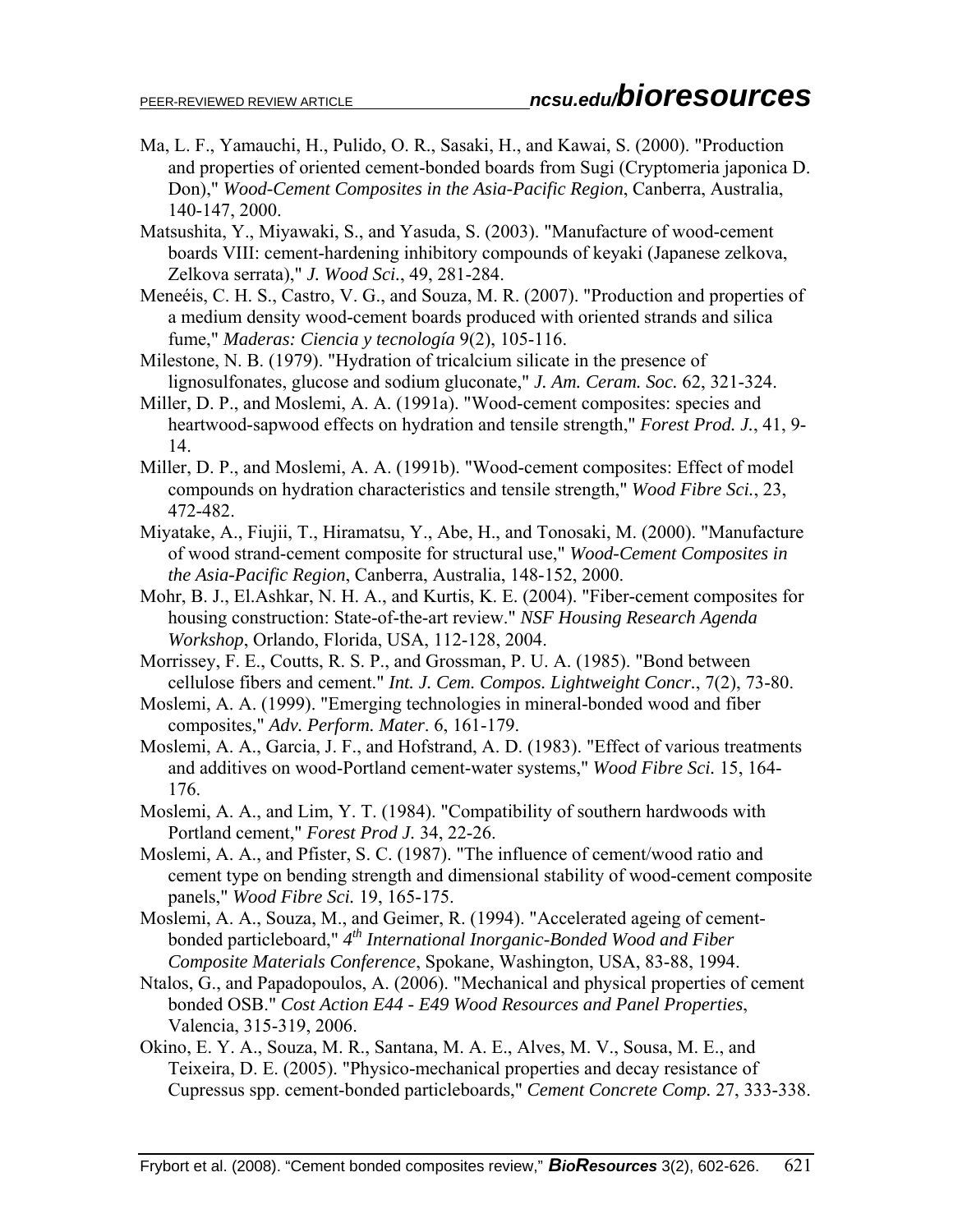- Pablo, A., Geimer, R. L., and Wood, J. E. (1994). "Accelerated pressing of low-density cement-bonded board," *4th International Inorganic-bonded Wood and Fiber Composite Materials*, Spokane, WA, USA, 1994.
- Papadopoulos, A. N. (2007). "An investigation of the suitability of some Greek wood species in wood-cement composites manufacture," *Holz Roh Werkst*. 65, 245-246.
- Papadopoulos, A. N., Ntalos, G. A., and Kakaras, I. (2006). "Mechanical and physical properties of cement-bonded OSB." *Holz Roh Werkst*. 64, 517-518.
- Parameswaran, N., Bröker, F. W., and Simatupang, M. H. (1977). "Zur Mikrotechnologie mineralgebundener Holzwerkstoffe," *Holzforschung* 31, 173-178. (In German)
- Paribotoro, S. (2000). "Effect of aqueous extraction of wood-wool on the properties of wood-wool cement board manufactured from teak (*Tectona grandis*)," *Wood–Cement Composites in the Asia–Pacific Region*, Canberra, Australia, 2000.
- Pereira, C., Jorge, F. C., Irle, M., and Ferreira, J. M. F. (2006a). "Characterizing the setting of cement when mixed with cork, blue gum, or maritime pine, grown in Portugal I: Temperature profiles and compatibility indices," *J. Wood Sci.*, 52, 311- 317.
- Pereira, C., Jorge, F. C., Irle, M., and Ferreira, J. M. F. (2006b). "Characterizing the setting of cement when mixed with cork, blue gum, or maritime pine, grown in Portugal II: X-ray diffraction and differential thermal analyzes," *J. Wood Sci.*, 52, 318-324.
- Peschard, A., Govin, A., Grosseau, P., Guilhot, B., and Guyonnet, R. (2004). "Effect of polysaccharides on the hydration of cement paste at early ages," *Cement Concrete Comp.*, 34, 2153-2158.
- Peschard, A., Govin, A., Pourchez, J., Fredon, E., Bertrand, L., Maximilien, S., and Guilhot, B. (2006). "Effect of polysaccharides on the hydration of cement suspension," *J. Eue. Ceramn. Soc.* 26, 1439-1445.
- Qi, H., and Cooper, P. A. (2007). "The effects of composition and carbon dioxide injection time on the properties of wood-cement composites," *Holz Roh Werkst*. 65, 267-273.
- Qi, H., Cooper, P. A., and Wan, H. (2006). "Effect of carbon dioxide injection on production of wood cement composites from waste medium density fiberboard (MDF)," *Waste Manage.* 26, 509-515.
- Ramirez-Coretti, A., Eckelman, C. A., and Wolfe, R. W. (1998). "Inorganic-bonded composite wood panel systems for low-cost housing: A Central American perspective," *Forest Prod J.*, 48, 62-68.
- Rowell, R. R. (2007). *Materials, chemicals, and energy from biomass energy. Chapter 5: Composite materials from forest biomass: A review of current practices, science, and technology*, Oxford University Press.
- Sandermann, W., and Brendel, M. (1956). "Die 'zementvergiftende' Wirkung von Holzinhaltsstoffen und ihre Abhängigkeit von der chemischen Konstitution," *Holz Roh Werkst*. 14, 307-313. (In German)
- Sandermann, W., and Kohler, R. (1964). "Über eine kurze Eignungsprüfung von Hölzern für zementgebundene Werkstoffe," *Holzforschung* 18, 53-59. (In German)
- Sandermann, W., Preusser, H., and Schweers, W. (1960). "Studien über mineralgebundene Holzwerkstoffe: Über die Wirkung von Holzinhaltsstoffen auf den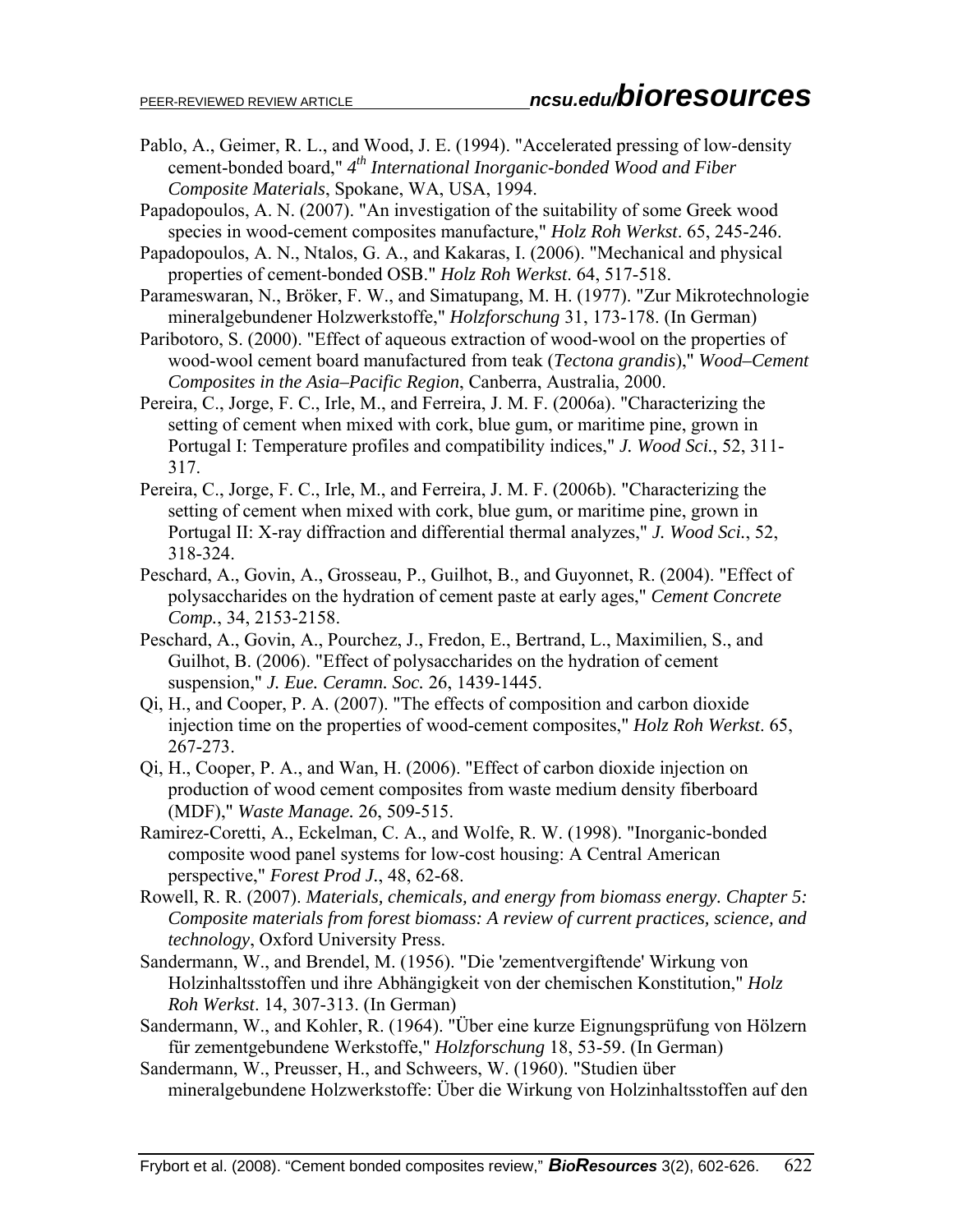Abbindevorgang bei zementgebundenen Holzwerkstoffen," *Holzforschung* 14, 70-77. (In German)

- Sasaki, M., Adschiri, T., and Arai, K. (2003). "Fractionation of sugarcane bagasse by hydrothermal treatment," *Bioresource Technol*. 86, 301-304.
- Sauvat, N., Sell, R., Mougel, E., and Zoulalian, A. (1999). "A study of ordinary Portland cement hydration with wood by isothermal calorimetry," *Holzforschung* 53, 104-108.
- Savastano, H., Warden, P. G., and Coutts, R. S. P. (2000). "Brazilian waste fibres as reinforcement for cement-based composites," *Cement Concrete Comp*. 22, 379-384.
- Savastano, H., Warden, P. G., and Coutts, R. S. P. (2003). "Potential of alternative fiber cements as building materials for developing countries," *Cement Concrete Comp*. 25, 585-592.
- Schubert, B., and Wienhaus, O. (1984). "Die Messung des Temperaturverlaufes der Zementhydratation als Prüfmethode für die Herstellung von Holz-Zement-Wekstoffen," *Holztechnologie* 25(3), 118-122. (In German)
- Schubert, B., Wienhaus, O., and Bloßfeld, O. (1990a). "Untersuchungen zum System Holz-Zement. Einfluß unterschiedlicher Zementarten auf das Abbindeverhalten von Holz-Zement-Mischungen," *Holz Roh Werkst*. 48(5), 185-189. (In German)
- Schubert, B., Wienhaus, O., and Bloßfeld, O. (1990b). "Untersuchungen zum System Holz-Zement. Einfluss unterschiedlicher Holzarten auf das Abbindeverhalten von Holz-Zement-Mischungen und Möglichkeiten zur Modifizierung des Systems," *Holz Roh Werkst*. 48(11), 423-428. (In German)
- Schwarz, H. G., and Simatupang, M. H. (1983). "Einfluß der chemischen Zusammensetzung von Portlandzement auf die Druckfestigkeit von Versuchskörpern aus Zement und Fichten- oder Buchenspänen," *Holz Roh Werkst*. 41, 65-69. (In German)
- Schwarz, H. G., and Simatupang, M. H. (1984). "Eignung des Buchenholzes zur Herstellung zementgebundener Holzwerkstoffe," *Holz Roh Werkst*. 42, 265-270. (In German)
- Seddig, N., and Simatupang, M. H. (1988). "Scherfestigkeits-Test zur Eignungsprüfung verschiedener Holzarten für gipsgebundene Holzwerkstoffe und REM-Betrachtung der Scherflächen," *Holz Roh Werkst*. 46, 9-13. (In German)
- Semple, K. E., Cunningham, R. B., and Evans, P. D. (1999). "Cement hydration tests using wood flour may not predict the suitability of *Acacia mangium* and *Eucalyptus pellita* for the manufacture of wood-wool cement boards," *Holzforschung* 53, 327- 332.
- Semple, K. E., Cunningham, R. B., and Evans, P. D. (2000). "Compatibility of Eight Temperate Australian Eucalyptus Species with Portland Cement," *Wood–Cement Composites in the Asia–Pacific Region*, Canberra, Australia, 40-46, 2000.
- Semple, K. E., and Evans, P. D. (2000). "Screening Inorganic Additives for Ameliorating the Inhibition of Hydration of Portland Cement by the Heartwood of Acacia mangium," *Wood–Cement Composites in the Asia–Pacific Region*, Canberra, Australia, 29-39, 2000.
- Semple, K. E., and Evans, P. D. (2004). "Wood-cement composites Suitability of Western Australian mallee eucalypt, blue gum and melaleucas," RIRDC/Land & Water Australia/FWPRDC/MDBC.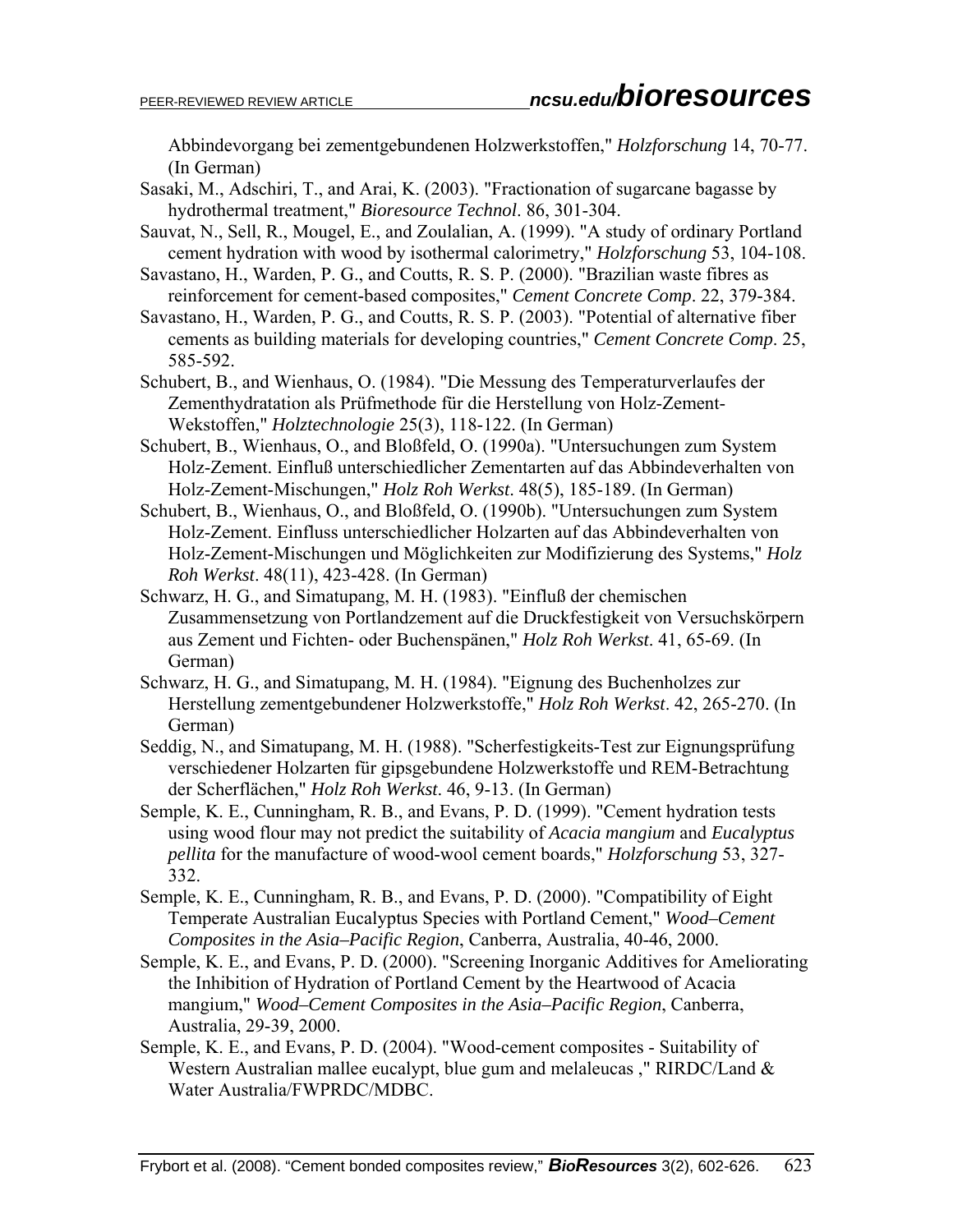- Semple, K. E., and Evans, P. D. (2007). "Manufacture of wood-cement composites from *Acacia mangium*. Part II. Use of accelerators in the manufacture of wood-wool cement boards from *A. mangium*," *Wood Fibre Sci.* 39, 120-131.
- Shigekura, Y., Takahashi, K., Koga, K., and Funasaki, M. (1992). "Properties of wood fiber-cement composite materials manufactured by an extruder," *3rd International inorganic-bonded wood and fiber composite materials*, Spokane, Washington, USA, 42-47, 1992.
- Simatupang, M. H., and Bröker, F. W. (1998). "Properties and hygroscopic isotherm of cement-bonded particleboards and fibreboards made by carbon dioxide injection method and conventional methods," *Holz Roh Werkst*. 56, 275-276.
- Simatupang, M. H., and Geimer, R. (1990). "Inorganic binder for wood composites: Feasibility and limitations," *Wood Adhesives 1990*, Madison, Wisconsin, USA, 169- 176, 1990.
- Simatupang, M. H., and Habighorst, C. (1992). "The carbon dioxide process to enhance cement hydration in manufacturing of cement-bonded composites - comparison with common production method," *3rd International Inorganic-Bonded Wood and Fiber Composite Materials*, Spokane, Washington, USA, 114-120, 1992.
- Simatupang, M. H., and Habighorst, C. (1993a). "Fertigung und Eigenschaften von schnell abbindenden, zementgebundenen Probekörpern und Spanplatten, hergestellt durch Begasung mit Kohlendioxid - Stand der Forschung und Entwicklung," *Holz Roh Werkst*. 51, 31-35. (In German)
- Simatupang, M. H., and Habighorst, C. (1993b). "Fertigung und Eigenschaften von schnell abbindenden, zementgebundenen Probekörpern, hergestellt durch Begasung mit Kohlendioxid," *Holz Roh Werkst*. 51, 107-114. (In German)
- Simatupang, M. H., and Habighorst, C. (1993c). "Fertigung und Eigenschaften von schnell abbindenden, zementgebundenen Spanplatten, hergestellt durch Begasung mit Kohlendioxid," *Holz Roh Werkst*. 51, 247-252. (In German)
- Simatupang, M. H., Habighorst, C., Lange, H., and Neubauer, A. (1995). "Investigations on the influence of the addition of carbon dioxide on the production and properties of rapidly set wood-cement composites," *Cement Concrete Comp*. 17, 187-197.
- Simatupang, M. H., and Lange, H. (1992). "Herstellung, Eigenschaften und Anwendung mineralisch gebundener Holzwerkstoffe (1)," *Holz-Zentralblatt*, Stuttgart, 324-326. (In German)
- Simatupang, M. H., Lange, H., and Neubauer, A. (1987). "Einfluss der Lagerung von Pappel, Birke, Eiche und Lärche sowie des Zusatzes von SiO<sub>2</sub>-Feinstaub auf die Biegefestigkeit zementgebundener Spanplatten," *Holz Roh Werkst*. 45, 131-136. (In German)
- Simatupang, M. H., and Neubauer, A. (1993). "Fertigung und Eigenschaften von schnell abbindenden, zementgebundenen Spanplatten, hergestellt durch Begasung mit Kohlendioxid - Einfluß der Zementfestigkeitsklasse," *Holz Roh Werkst*. 51, 309-311. (In German)
- Simatupang, M. H., Seddig, N., Habighorst, C., and Geimer, R. (1991). "Technologies for rapid production of mineral-bonded wood composites boards," *For. Prod. Res. Soc*. 2, 18-27.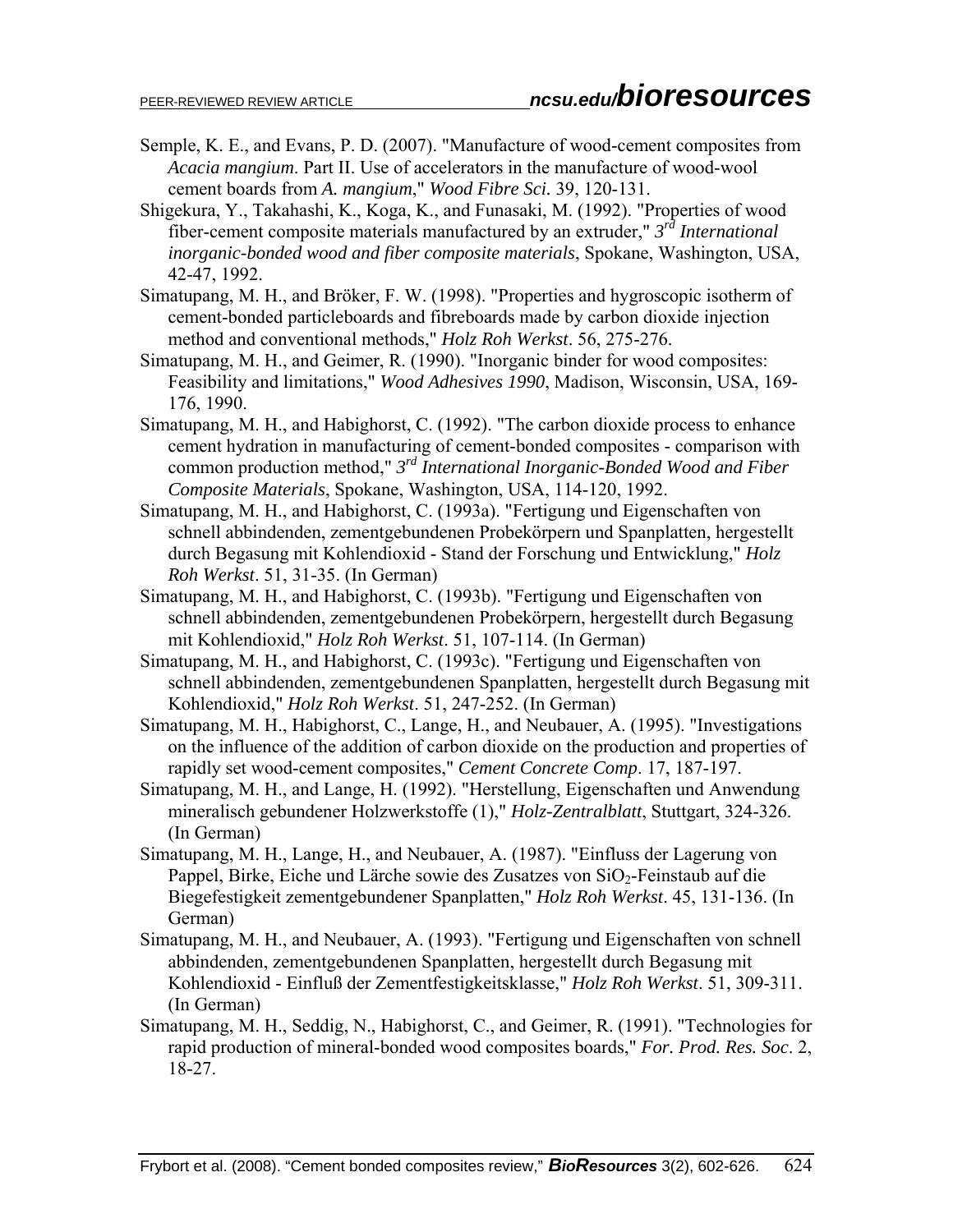- Soroushian, P., Aouadi, F., Chowdhury, H., Nossoni, A., and Sarwar, G. (2004). "Cement-bonded straw board subjected to accelerated processing," *Cement Concrete Comp*. 26, 797-802.
- Soroushian, P., Won, J., Chowdhury, H., and Nossoni, A. (2003). "Development of accelerated processing techniques for cement-bonded wood particleboard," *Cement Concrete Comp*. 25, 721-727.
- Stahl, D. C., Cramer, S. M., and Geimer, R. L. (1997). "Effects of microstructural heterogeneity in cement excelsior board," *Wood Fibre Sci*. 29, 345-352.
- Sutigno, P. (2000). "Effect of aqueous extraction of wood-wool on the properties of wood-wool cement board manufactured from teak (*Tectona grandis*)," *Wood-Cement Composites in the Asia-Pacific Region*, Canberra, Australia, 24-28, 2000.
- Teischinger, A. (2006). *Lignovisionen 14 Hochleistungswerkstoffe aus der Natur. Holz optimierter Hochleistungswerkstoff der Natur und Herausforderungen bei der technologischen Nutzung*, Institut für Holzforschung, Universität für Bodenkultur, Wien. (In German)
- Thygesen, A., Daniel, G., Lilholt, H., and Thomsen, A. B. (2005). "Hemp fiber microstructure and use of fungal defibration to obtain fibers for composite materials," *J. Natural Fibers* 2, 19-37.
- Toledo Filho, R. D., Scrivener, K., England, G. L., and Ghavami, K. (2000). "Durability of alkali-sensitive sisal and coconut fibres in cement mortar composites," *Cement Concrete Comp*. 22, 127-143.
- Wagh, A. S., Singh, D., and Knox, L. J. (1994). "Rapid setting of Portland cement by greenhouse carbon dioxide capture," *Annual Meeting of the American Ceramic Society*, Indianapolis, 1994.
- Wagh, A. S., Singh, D., Pullockaran, J., and Knox, L. (1997). "Capture of green-house carbon dioxide in Portland cement," Energy Technology Division Argonne National Laboratory, Argonne, Illinois.
- Warden, P. E. G., Savastano, H., and Coutts, R. S. P. (2000). "Fibre-cement composites from Brazilian agricultural and industrial waste materials," *Wood–Cement Composites in the Asia–Pacific Region*, Canberra, Australia, 55-61, 2000.
- Weatherwax, R. C., and Tarkow, H. (1964). "Effect of wood on setting of Portland cement," *Forest Prod. J.* 14, 567-570.
- Wei, Y. M., Fujii, T., Hiramatsu, Y., Miyatake, A., Yoshinaga, S., Fujii, T., and Tomita, B. (2004). "A preliminary investigation on microstructural characteristics of interfacial zone between cement and exploded wood fiber strand by using SEM-EDS," *J. Wood Sci.* 50, 327-336.
- Wei, Y. M., Tomita, B., Hiramatsu, Y., Miyatake, A., Fujii, T., Fujii, T., and Yoshinaga, S. (2003). "Hydration behavior and compressive strength of cement mixed with exploded wood fiber strand obtained by the water-vapor explosion process," *J. Wood Sci.* 49, 317-326.
- Wei, Y. M., Zhou, Y. G., and Tomita, B. (2000a). "Study of hydration behavior of wood cement-based composite II: Effect of chemical additives on the hydration characteristics and strengths of wood-cement composites," *J. Wood Sci*. 46, 444-451.